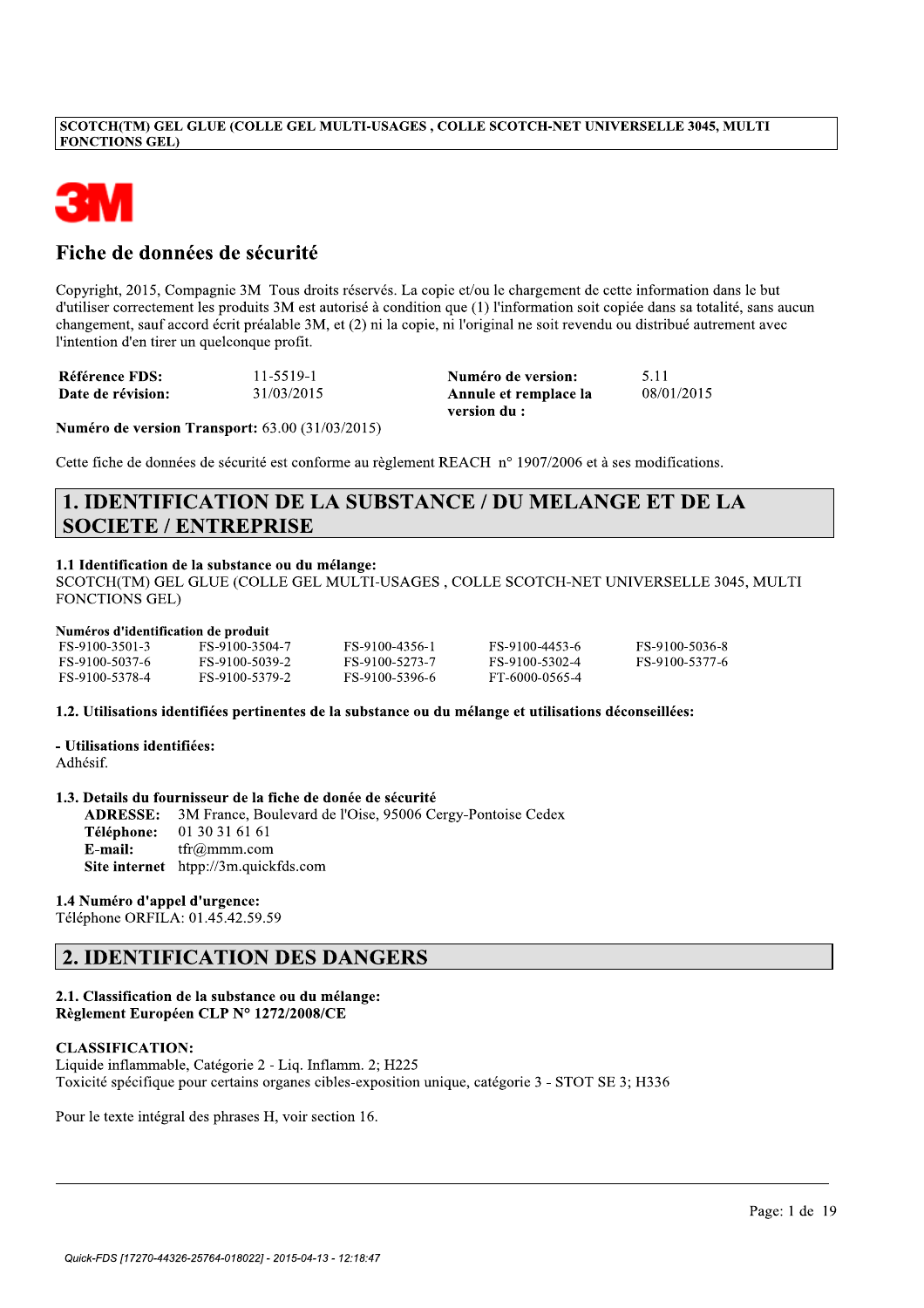- Directive Substances Dangereuses (67/548/EEC); Préparations Dangereuses (1999/45/CE) Principaux dangers: Facilement inflammable; F; R11 R66 R67

Pour le texte intégral des phrases R, voir l'article 16.

2.2. Eléments de l'étiquette Règlement Européen CLP N° 1272/2008/CE

# **MENTION D'AVERTISSEMENT:** DANGER:

Symboles:: SGH02 (Flamme) |SGH07 (Point d'exclamation)

# Pictogrammes



| Ingrédient                             |                                                                                                                                                 | Numéro CAS | % par poids                                                                                         |
|----------------------------------------|-------------------------------------------------------------------------------------------------------------------------------------------------|------------|-----------------------------------------------------------------------------------------------------|
| Acétone                                |                                                                                                                                                 | $67-64-1$  | $30 - 35$                                                                                           |
| Acétate de méthyle                     |                                                                                                                                                 | $79-20-9$  | $30 - 35$                                                                                           |
| <b>MENTIONS DE DANGER:</b>             |                                                                                                                                                 |            |                                                                                                     |
| H <sub>225</sub>                       | Liquide et vapeurs très inflammables.                                                                                                           |            |                                                                                                     |
| H336                                   | Peut provoquer somnolence ou vertiges                                                                                                           |            |                                                                                                     |
| <b>MENTIONS DE MISE EN GARDE</b>       |                                                                                                                                                 |            |                                                                                                     |
| Générale:                              |                                                                                                                                                 |            |                                                                                                     |
| P <sub>101</sub>                       | En cas de consultation d'un médecin, garder à disposition le récipient ou l'étiquette.                                                          |            |                                                                                                     |
| P <sub>102</sub>                       | Tenir hors de portée des enfants.                                                                                                               |            |                                                                                                     |
| Prévention:                            |                                                                                                                                                 |            |                                                                                                     |
| <b>P210A</b>                           | Tenir à l'écart de la chaleur, des surfaces chaudes, des étincelles, des flammes nues et de toute<br>autre source d'inflammation. Ne pas fumer. |            |                                                                                                     |
| P <sub>261</sub> A                     | Eviter de respirer les vapeurs.                                                                                                                 |            |                                                                                                     |
| P271                                   | Utiliser seulement en plein air ou dans un endroit bien ventilé.                                                                                |            |                                                                                                     |
| Intervention::                         |                                                                                                                                                 |            |                                                                                                     |
| $P370 + P378G$                         | tel qu'un agent chimique sec ou du dioxyde de carbone pour l'extinction.                                                                        |            | En cas d'incendie: Utiliser un agent de lutte adapté pour les liquides et les matières inflammables |
| <b>Elimination:</b>                    |                                                                                                                                                 |            |                                                                                                     |
| P501                                   | Éliminer le contenu/récipient conformément à la réglementation<br>locale/régionale/nationale/internationale.                                    |            |                                                                                                     |
|                                        | Pour les conditionnements <= 125 ml, les mentions de danger et d'avertissement suivantes doivent être utilisées :                               |            |                                                                                                     |
| $\le$ 125 ml mention de danger<br>H336 | Peut provoquer somnolence ou vertiges                                                                                                           |            |                                                                                                     |
|                                        |                                                                                                                                                 |            |                                                                                                     |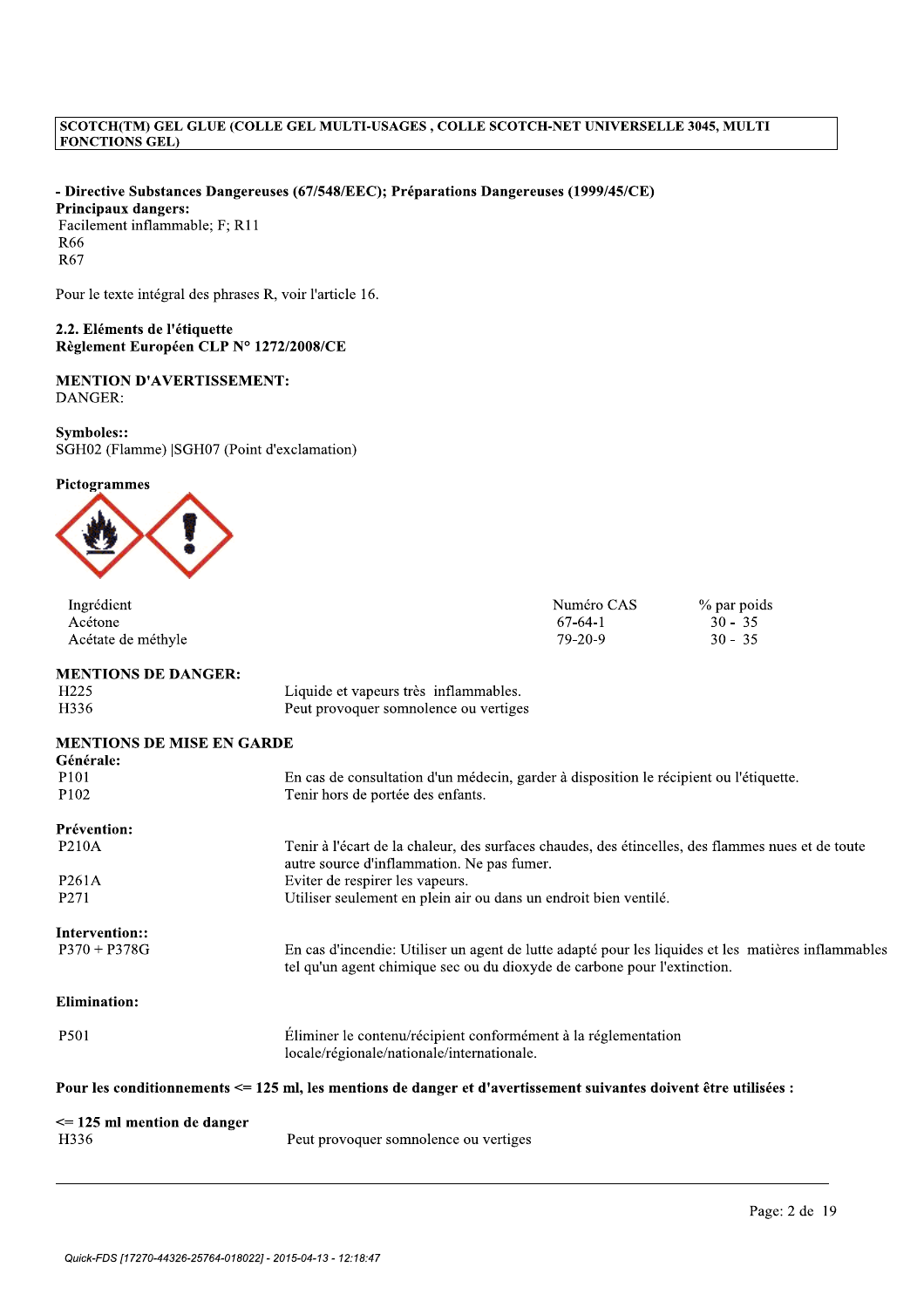| <b>FONCTIONS GEL)</b>                                 | SCOTCH(TM) GEL GLUE (COLLE GEL MULTI-USAGES, COLLE SCOTCH-NET UNIVERSELLE 3045, MULTI                                       |
|-------------------------------------------------------|-----------------------------------------------------------------------------------------------------------------------------|
| $\leq$ 125 ml mention d'avertissement<br>Générale:    |                                                                                                                             |
| P101<br>P102                                          | En cas de consultation d'un médecin, garder à disposition le récipient ou l'étiquette.<br>Tenir hors de portée des enfants. |
| Prévention:<br>P261A<br>P271                          | Eviter de respirer les vapeurs.<br>Utiliser seulement en plein air ou dans un endroit bien ventilé.                         |
| <b>Elimination:</b><br>P501                           | Éliminer le contenu/récipient conformément à la réglementation<br>locale/régionale/nationale/internationale.                |
| <b>AUTRES INFORMATIONS</b>                            |                                                                                                                             |
| Dangers supplémentaires (statements)<br><b>EUH066</b> | L'exposition répétée peut provoquer dessèchement ou gerçures de la peau.                                                    |
| Note sur l'étiquetage                                 |                                                                                                                             |
|                                                       | Eye Irrit. 2, H319 ne s'applique pas à base des dates de tests.                                                             |
|                                                       | - Directive Substances Dangereuses (67/548/EEC); Préparations Dangereuses (1999/45/CE)                                      |
| Symbole(s)                                            |                                                                                                                             |



inflammable

## Contient:

Aucun ingrédient sur l'étiquette.

## Phrases de risque

| -R <sub>11</sub> | Facilement inflammable                                                   |
|------------------|--------------------------------------------------------------------------|
| R66              | L'exposition répétée peut provoquer dessèchement ou gerçures de la peau. |
| R67              | L'inhalation de vapeurs peut provoquer somnolence et vertiges.           |

## Conseils de prudence

| R66                     | L'exposition répétée peut provoquer dessèchement ou gerçures de la peau.                                       |
|-------------------------|----------------------------------------------------------------------------------------------------------------|
| R <sub>67</sub>         | L'inhalation de vapeurs peut provoquer somnolence et vertiges.                                                 |
| Conseils de prudence    |                                                                                                                |
| S <sub>16</sub>         | Conserver à l'écart de toute flamme ou sources d'étincelles - Ne pas fumer.                                    |
| S46                     | En cas d'ingestion immédiatement consulter un médecin et lui montrer l'emballage ou l'étiquette.               |
| S <sub>2</sub>          | Conserver hors de la portée des enfants.                                                                       |
| ml należy użyć: F: R66. | Bazując na danych testowych symbol Xi oraz zwrot R36 nie jest stosowany. Dla oznakowania produktu o pojemności |
| 2.3 .Autres dangers     |                                                                                                                |
| Inconnu                 |                                                                                                                |
|                         |                                                                                                                |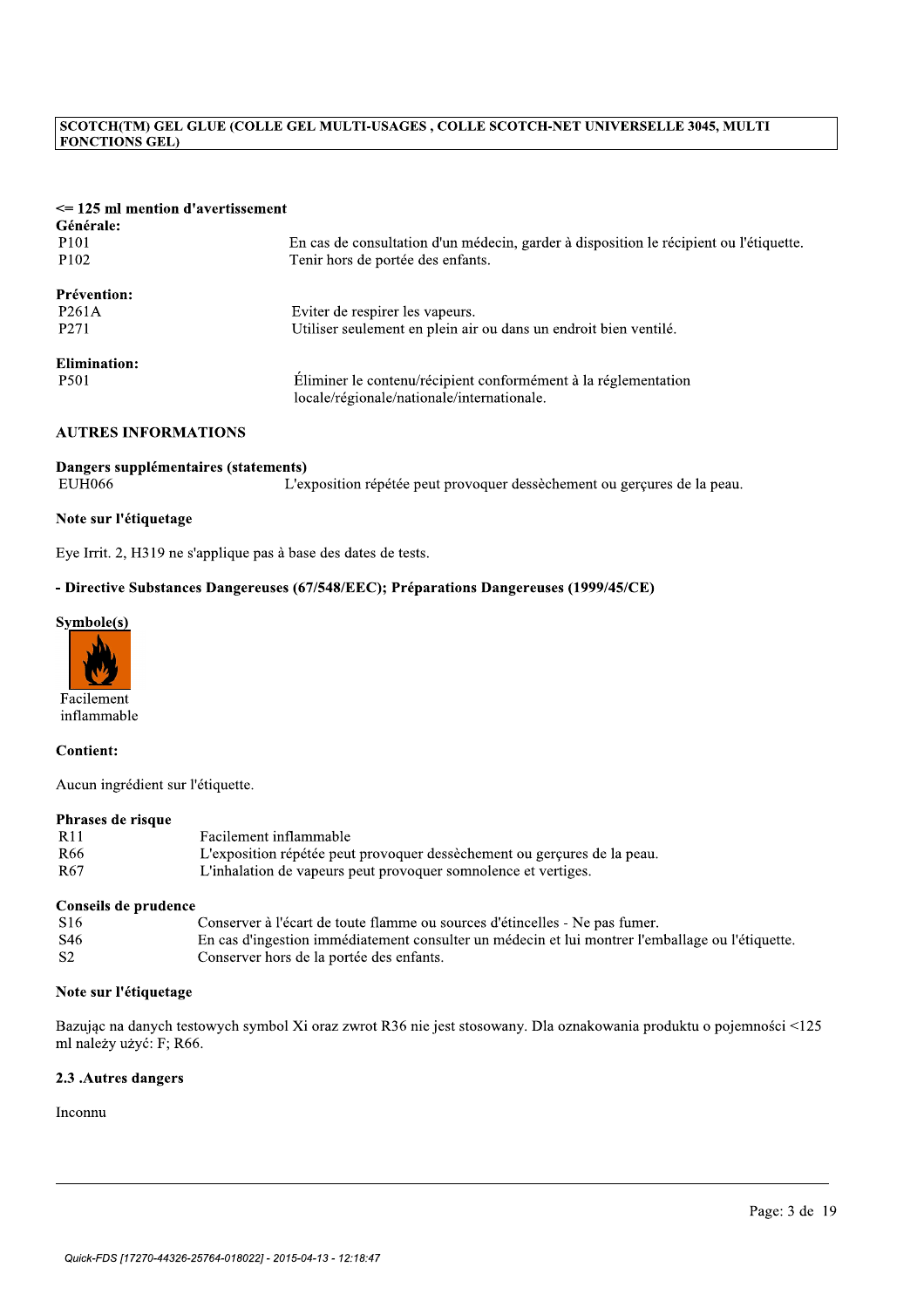| <b>3. COMPOSITION / INFORMATIONS SUR LES COMPOSANTS</b>                                                                                                                                                                                                                                                                                                      |                      |                             |             |                                                                                                                         |
|--------------------------------------------------------------------------------------------------------------------------------------------------------------------------------------------------------------------------------------------------------------------------------------------------------------------------------------------------------------|----------------------|-----------------------------|-------------|-------------------------------------------------------------------------------------------------------------------------|
| Ingrédient                                                                                                                                                                                                                                                                                                                                                   | Numéro<br><b>CAS</b> | Inventaire<br>EU            | % par poids | <b>Classification</b>                                                                                                   |
| Acétone                                                                                                                                                                                                                                                                                                                                                      | $67 - 64 - 1$        | <b>EINECS 200-</b><br>662-2 | $30 - 35$   | F:R11; Xi:R36; R66; R67 (EU)                                                                                            |
|                                                                                                                                                                                                                                                                                                                                                              |                      |                             |             | Liq. inflam. 2, H225; Irr. des<br>yeux 2, H319; STOT SE 3,<br>H336; EUH066 (CLP)                                        |
| Acétate de méthyle                                                                                                                                                                                                                                                                                                                                           | 79-20-9              | <b>EINECS 201-</b><br>185-2 | $30 - 35$   | F:R11; Xi:R36; R66; R67 (EU)                                                                                            |
|                                                                                                                                                                                                                                                                                                                                                              |                      |                             |             | Liq. inflam. 2, H225; Irr. des<br>yeux 2, H319; STOT SE 3,<br>H336; EUH066 (CLP)                                        |
| Poly(acétate de vinyle)                                                                                                                                                                                                                                                                                                                                      | 9003-20-7            |                             | $25 - 30$   |                                                                                                                         |
| Silice amorphe de synthèse, exempte de<br>silice cristalline                                                                                                                                                                                                                                                                                                 | 112945-52-5          |                             | $3 - 5$     |                                                                                                                         |
| Méthanol                                                                                                                                                                                                                                                                                                                                                     | $67 - 56 - 1$        | EINECS 200-<br>659-6        | ${}^{<}0,5$ | F:R11; T:R23-24-25-39/23;<br>T:R39/24; T:R39/25 (EU)                                                                    |
|                                                                                                                                                                                                                                                                                                                                                              |                      |                             |             | Liq. inflam. 2, H225; Tox. aigue<br>3, H331; Tox. aigue 3, H311;<br>Tox. aigue 3, H301; STOT SE 1,<br><b>H370 (CLP)</b> |
| Voir en section 16 pour le texte complet des phrases de risques R et codes des mentions de danger H visées dans cette section.<br>Veuillez svp vous référer à la section 15 pour les Notas applicables aux composants ci-dessus.<br>Pour les informations relatives aux valeurs limites d'exposition des ingrédients ou au statut PBT ou vPvB, consulter les |                      |                             |             |                                                                                                                         |
| sections 8 et 12 de cette Fiche de Données de Sécurité.                                                                                                                                                                                                                                                                                                      |                      |                             |             |                                                                                                                         |
| <b>4. PREMIERS SOINS</b>                                                                                                                                                                                                                                                                                                                                     |                      |                             |             |                                                                                                                         |

3R^3Y\senlevées. Continuer à rincer. Si les symptômes persistent, consulter un médecin.<br> **En cas d'ingestion:** 

//////////////////////////////////////////////////////////////////////////////////////////

Rincer la bouche. En cas de malaise, consulter un médecin.

# 4.2. Symptômes et effets principaux, aigus et différés:

Voir en section 11.1: information sur les effets toxicologiques.

# 4.3. Indication des soins médicaux immédiats et traitements particuliers nécessaires:

Non applicable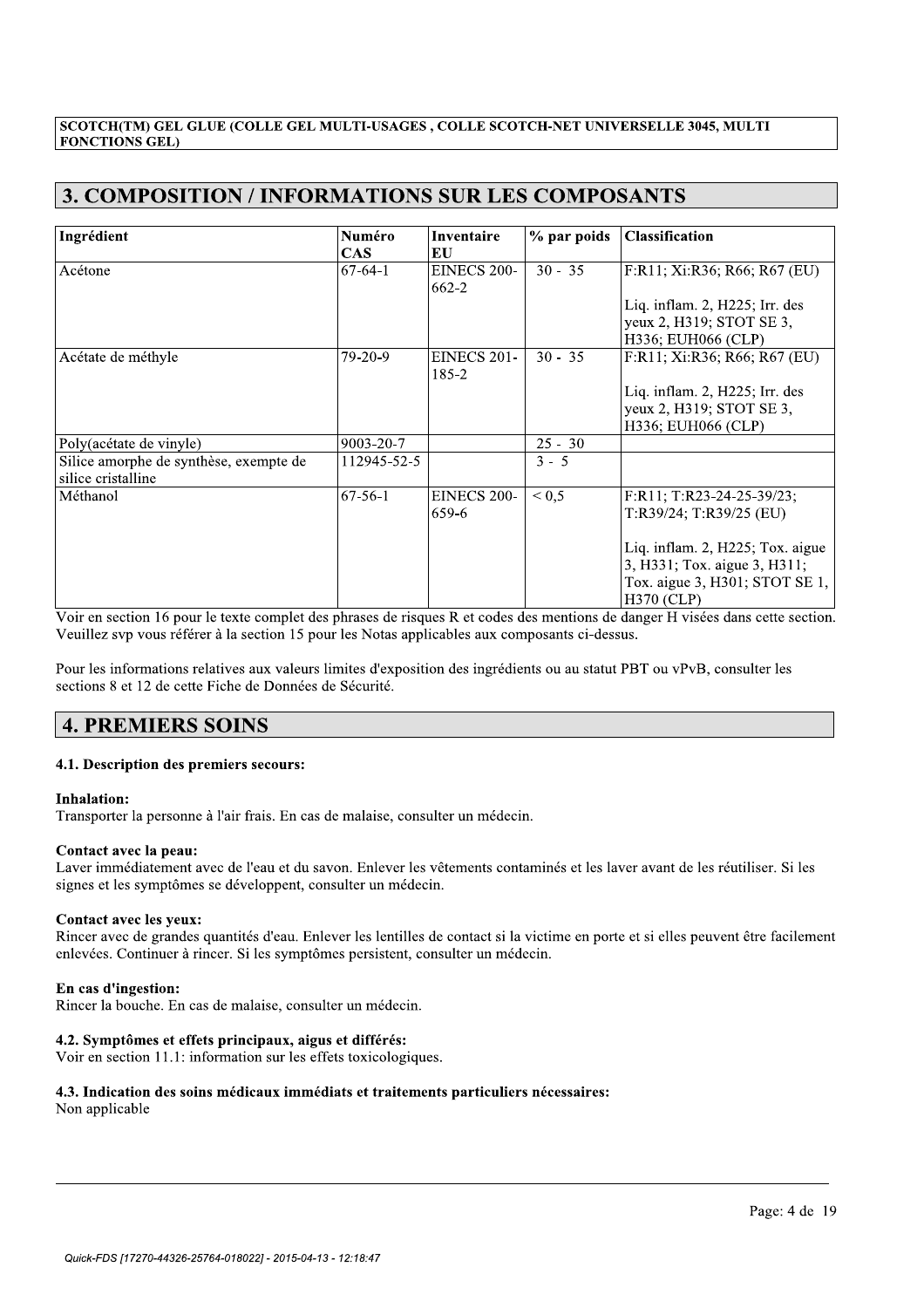ECOTCH(TM) GEL GLUE (COLLE GEL MULTI-USAGES , COLLE SCOTCH-NET UNIVERSELLE 3045, MULTI<br>
FONCTIONS GEL)<br>
5. MESURES DE LUTTE CONTRE L'INCENDIE<br>
5.1. Moyens d'extinction:<br>
En cas d'incendie: utiliser un agent d'extinction ap

| <b>FONCTIONS GEL)</b>                                                     | SCOTCH(TM) GEL GLUE (COLLE GEL MULTI-USAGES, COLLE SCOTCH-NET UNIVERSELLE 3045, MULTI                                           |
|---------------------------------------------------------------------------|---------------------------------------------------------------------------------------------------------------------------------|
|                                                                           |                                                                                                                                 |
| <b>5. MESURES DE LUTTE CONTRE L'INCENDIE</b>                              |                                                                                                                                 |
|                                                                           |                                                                                                                                 |
| 5.1. Moyens d'extinction:<br>produit chimique sec pour l'extinction       | En cas d'incendie: utiliser un agent d'extinction approprié pour les liquides inflammables tels que le dioxyde de carbone ou un |
| 5.2. Dangers particuliers résultant de la substance ou du mélange:        |                                                                                                                                 |
| Les conteneurs exposés au feu peuvent accumuler une pression et exploser. |                                                                                                                                 |
| Décomposition dangereuse ou sous-produits                                 |                                                                                                                                 |
| Substance                                                                 | Condition                                                                                                                       |
| Aldéhydes                                                                 | Pendant la combustion.                                                                                                          |
| Hydrocarbures                                                             | Pendant la combustion.                                                                                                          |
| Monoxyde de carbone                                                       | Pendant la combustion.                                                                                                          |
| Dioxyde de carbone                                                        | Pendant la combustion.                                                                                                          |
| Cétones.                                                                  | Pendant la combustion.                                                                                                          |

# 5.3. Conseils aux pompiers:

L'eau n'est pas un moyen d'extinction efficace. Cependant, on peut l'utiliser pour éviter l'échauffement des récipients et surfaces exposés au feu et éviter les ruptures par explosion.

# 6. Mesures à prendre en cas de dispersion accidentelle

# 6.1. Précautions individuelles, équipement de protection et procédures d'urgence:

Évacuer la zone. Tenir à l'écart de la chaleur/des étincelles/des flammes nues/des surfaces chaudes. — Ne pas fumer. Ne pas utiliser d'outils produisant des étincelles. Ventiler la zone. Consulter les précautions d'autres sections. Reportez-vous aux autres sections de cette FDS pour l'information concernant les risques physiques et de la santé, de protection respiratoire, ventilation et équipement de protection individuelle.

# 6.2. Précautions pour la protection de l'environnement:

Eviter le rejet dans l'environnement. Consulter les instructions En cas de renversements importants, couvrir les évacuations et construire des digues pour éviter l'écoulement du produit dans les égouts ou les cours d'eau.

# 6.3. Méthodes et matériel de confinement et de nettovage:

Contenir le renversement. Couvrir la zone de déversement avec une mousse d'extinction d'incendie. Un film de mousse approprié aqueuse (AFFF) est recommandé. Couvrir avec un matériau absorbant inorganique. N'oubliez pas, ajouter un matériau absorbant ne supprime pas le danger physique, la santé ou le danger pour l'environnement. Ramasser en utilisant des outils anti-déflagrants. Mettre dans un récipient métallique. Nettoyer les résidus avec un solvant approprié sélectionné par des personnes compétentes. Ventiler la zone. Lire et suivre les précautions d'emploi sur l'étiquette et la fiche de sécurité du solvant. Fermer le récipient. Eliminer le matériau récupéré le plus rapidement possible.

# 6.4. Références à d'autres sections:

Se référer à la section 8 et à la section 13 pour plus d'informations

# 7. Manipulation et stockage

# 7.1. Précautions à prendre pour une manipulation sans danger:

Ne pas utiliser en espace confiné ou insuffisamment aéré. Tenir hors de portée des enfants. Ne pas manipuler avant d'avoir lu et compris toutes les précautions de sécurité. Tenir à l'écart de la chaleur/des étincelles/des flammes nues/des surfaces chaudes. — Ne pas fumer. Ne pas utiliser d'outils produisant des étincelles. Prendre des mesures de précaution contre les décharges électrostatiques respirer les poussières/ fumées/ gaz/brouillards/ vapeurs/aérosols Eviter tout contact avec les yeux, la peau ou les vêtements Ne pas manger, ne pas boire et ne pas fumer pendant l'utilisation Se laver soigneusement après manipulation Éviter tout contact avec des agents oxydants (par exemple: Chlore, l'acide chromique, etc) Porter des chaussures anti-statiques ou correctement mises à la terre. Utiliser l'équipement de protection individuel requis (p.e. des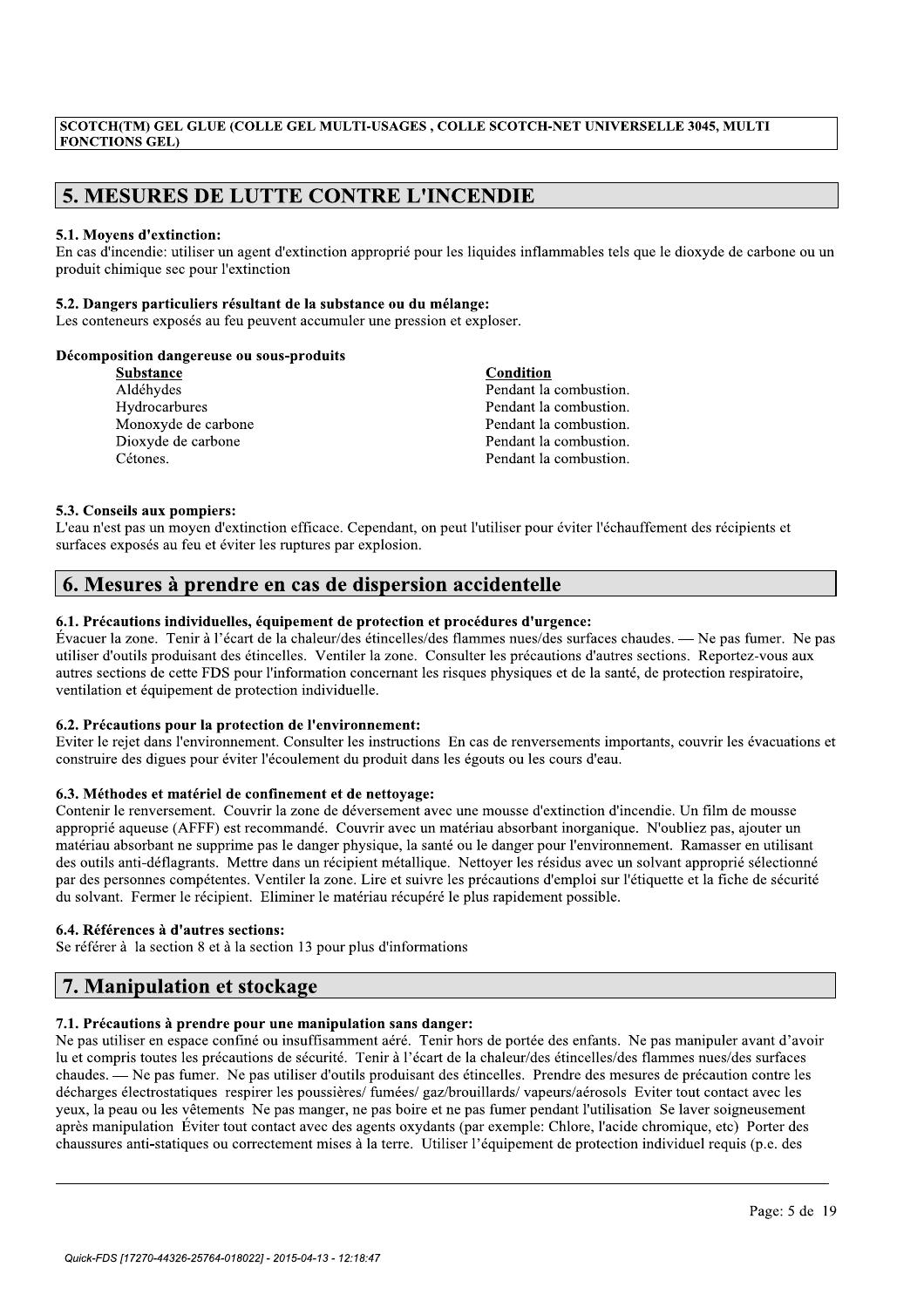SCOTCH(TM) GEL GLUE (COLLE GEL MULTI-USAGES , COLLE SCOTCH-NET UNIVERSELLE 3045, MULTI<br>
FONCTIONS GEL)<br>
gants, des masques de respiration,....) Pour diminuer le risque d'ignition, déterminer les classifications électriques gants, des masques de respiration,...) Pour diminuer le risque d'ignition, déterminer les classifications électriques applicables pour le procédé utilisant ce produit et sélectionner un équipement de ventilation extractive locale spécifique pour éviter l'accumulation de vapeurs inflammables. Mise à la terre/liaison équipotentille du récipient et du matériel de réception si le produit a une volatilité telle qu'il puisse se former une atmosphère dangereuse. Les vapeurs peuvent se propager sur de longues distances au niveau du sol ou du plancher jusqu'à une source d'ignition et causer un retour de flamme.

# 7.2. Conditions d'un stockage sûr, y compris d'éventuelles incompatibilités:

Stocker dans un endroit bien ventilé. Tenir au frais. Maintenir le récipient fermé de manière étanche. Stocker à l'écart des acides. Stocker à l'écart des agents oxydants.

# 7.3. Utilisation(s) finale(s) particulière(s):

Pour plus d'informations: voir section 7.1 et 7.2 pour des recommandations de manutention et de stockage. Voir section 8 pour les contrôles d'exposition et les recommandations de protection individuelle.

# 8. Contrôles de l'exposition/protection individuelle

# 8.1. Valeurs limites d'exposition:

# Limites d'exposition professionnelle

| 8. Contrôles de l'exposition/protection individuelle    |                      |                     |                                                                                                                                                                                                                                              |                                         |
|---------------------------------------------------------|----------------------|---------------------|----------------------------------------------------------------------------------------------------------------------------------------------------------------------------------------------------------------------------------------------|-----------------------------------------|
| 8.1. Valeurs limites d'exposition:                      |                      |                     |                                                                                                                                                                                                                                              |                                         |
| Limites d'exposition professionnelle                    |                      |                     |                                                                                                                                                                                                                                              |                                         |
| professionnelle n'est pas disponible pour le composant. |                      |                     | Si un composant est divulgué à l'article 3, mais n'apparaît pas dans le tableau ci-dessous, une limite d'exposition                                                                                                                          |                                         |
| Ingrédient                                              | Numéro<br><b>CAS</b> | Agence:             | Type de limite                                                                                                                                                                                                                               | <b>Informations</b><br>complémentaires: |
| Méthanol                                                | $67-56-1$            | <b>VLEPs</b> France | VME $(8 \text{ heures}) : 260 \text{ mg/m}3$<br>(200 ppm); VLE (15 minutes) : percutanée.<br>$1300 \text{ mg/m}$ (1000 ppm)                                                                                                                  | Risque de pénétration                   |
| Acétone                                                 | $67-64-1$            | <b>VLEPs</b> France | VME (8 heures) contraignante:<br>1210 mg/m3 (500 ppm); VLE<br>(15 minutes) contraignante:<br>2420 mg/m3 (1000 ppm).                                                                                                                          |                                         |
| Acétate de méthyle                                      | $79-20-9$            | <b>VLEPs</b> France | VME $(8 \text{ heures}) : 610 \text{ mg/m}3$<br>(200 ppm); VLE (15 minutes) : percutanée.<br>760 mg/m3 (250 ppm)<br>VI EDs France : France Valeurs Limites d'Exposition Professionnelle (VLED) aux agents chimiques en France (INDS, ED 084) | Risque de pénétration                   |

| <b>VLEP</b><br>Valeurs limites de moyenne d"exposition                                                   |                |                      |           |               |                          |                    |                                       |
|----------------------------------------------------------------------------------------------------------|----------------|----------------------|-----------|---------------|--------------------------|--------------------|---------------------------------------|
| Valeurs limites biologiques                                                                              |                |                      |           |               |                          |                    |                                       |
| Ingrédient                                                                                               | Numér<br>o CAS | Agence:              | Paramètre | <b>Milieu</b> | Moment de<br>prélevement | Valeur             | <b>Mentions</b><br>additionnelle<br>s |
| Méthanol                                                                                                 |                | $67-56-1$ IBE France | Méthanol  | Urine         | <b>EOS</b>               | $15 \text{ mg}/l$  |                                       |
| Acétone                                                                                                  |                | $67-64-1$ IBE France | Acétone   | Urine         | <b>EOS</b>               | $100 \text{ mg/l}$ |                                       |
| IBE France: France: Indicateurs Biologiques d'Exposition (IBE), INRS (ND 2065)<br>$EOS: En$ fin de poste |                |                      |           |               |                          |                    |                                       |

# 8.2. Contrôles de l'exposition:

# 8.2.1. Contrôles techniques appropriés

Utiliser une ventilation générale de dilution et / ou une aspiration locale pour contrôler les expositions dans l'air sont endessous des limites d'expositions relevantes et / ou contrôle de la poussière / fumées / gaz / brouillards / vapeurs / aérosols. Si la ventilation n'est pas adéquate, utiliser un équipement de protection respiratoire. Utiliser un équipement de ventilation antiexplosion.

//////////////////////////////////////////////////////////////////////////////////////////

# 8.2.2. Mesures de protection individuelle, telles que les équipements de protection individuelle (EPI)

 $\mathcal{L}_{\mathcal{L}}$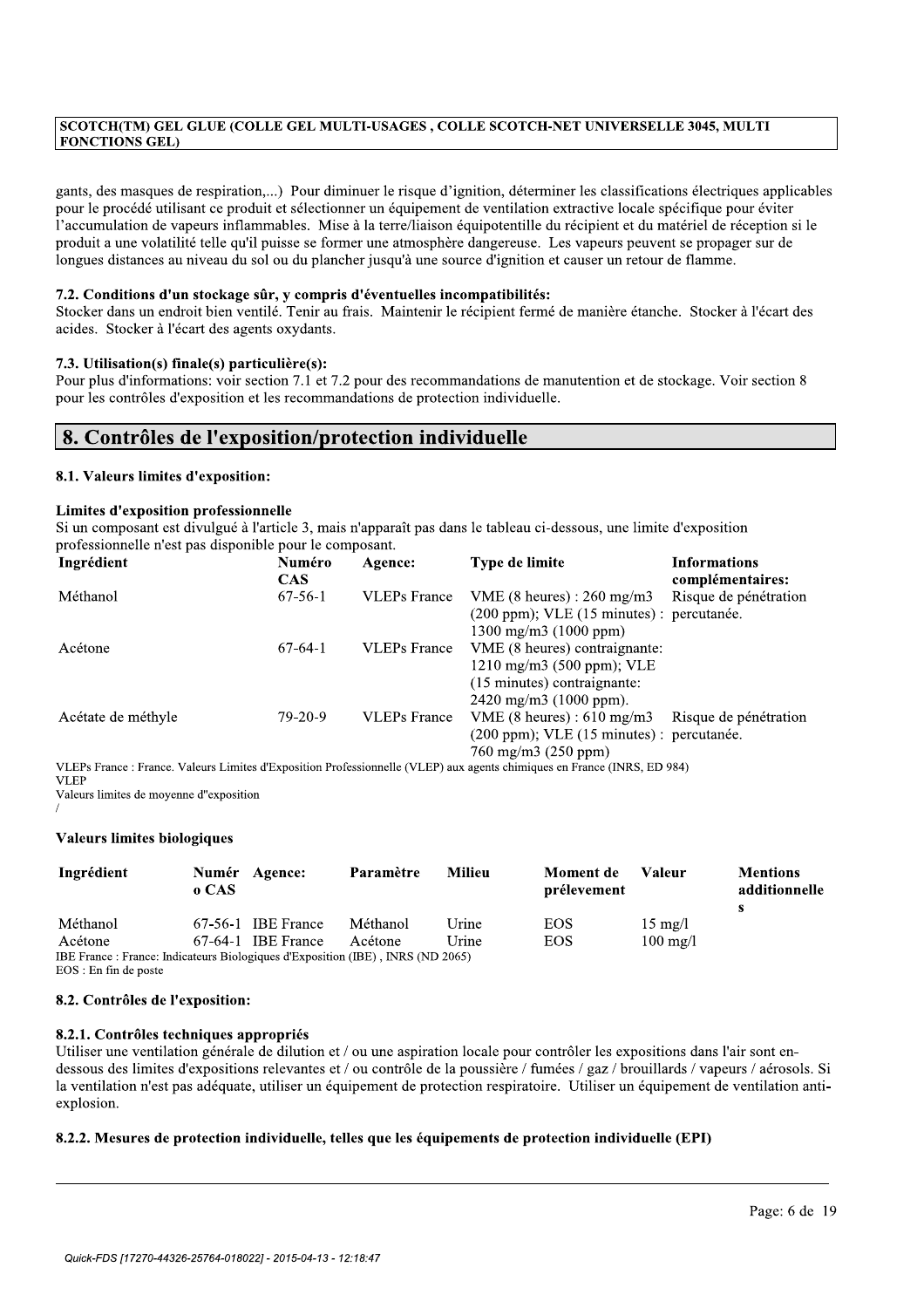# Protection des yeux/du visage:

SCOTCH(TM) GEL GLUE (COLLE GEL MULTI-USAGES , COLLE SCOTCH-NET UNIVERSELLE 3045, MULTI<br>
FONCTIONS GEL)<br>
Protection des yeux/du visage:<br>
Sur la base des résultats d'évaluation de l'exposition, sélectionner et utiliser une p Sur la base des résultats d'évaluation de l'exposition, sélectionner et utiliser une protection des yeux / du visage pour éviter tout contact. La protection des yeux / du visage suivante est recommandée: Lunettes de sécurité avec protection latérale.

## Protection de la peau/la main

Sur la base des résultats d'évaluation de l'exposition, sélectionner et utiliser des gants et/ou des habits de protection pour éviter le contact avec la peau. Consulter le fabricant de gants et/ou d'habits de protection pour sélectionner les matériaux appropriés.

Des gants constitués du/des matériaux suivants sont recommandés:

| Matériel          | Epaisseur (mm)                                        | Temps de pénétration                                  |
|-------------------|-------------------------------------------------------|-------------------------------------------------------|
| Caoutchouc butyle | Pas de données disponibles Pas de données disponibles |                                                       |
| Polymère laminé   |                                                       | Pas de données disponibles Pas de données disponibles |

# Protection respiratoire:

Porter une protection respiratoire si la ventilation est insuffisante pour éviter une surexposition. Une évaluation de l'exposition peut être nécessaire pour décider si un appareil de protection respiratoire est demandé. Si un appareil de protection respiratoire est nécessaire, utiliser des masques dans le cadre d'un programme de protection respiratoire complet. Sur la base des résultats de l'évaluation de l'exposition, sélectionnez le type de respirateur suivants afin de réduire l'exposition par inhalation:

Demi-masque respiratoire ou masque complet pour des vapeurs organiques et particules

Pour des questions concernant une utilisation spécifique, consulter le fabricant de votre appareil respiratoire.

# 9. PROPRIETES PHYSIOUES ET CHIMIOUES

# 9.1. Informations sur les propriétés physiques et chimiques essentielles:

| <b>Etat physique:</b>                  | Liquide                                         |
|----------------------------------------|-------------------------------------------------|
| Aspect physique spécifique::           | Liquide                                         |
| Apparence/odeur:                       | Transparent, incolore. Odeur d'acétone.         |
| Valeur de seuil d'odeur                | Pas de données de tests disponibles.            |
| pН                                     | Non applicable.                                 |
| Point/intervalle d'ébullition:         | $56 - 57$ °C                                    |
| Point de fusion:                       | Non applicable.                                 |
| Inflammabilité (solide, gaz):          | Non applicable.                                 |
| Dangers d'explosion:                   | Non classifié                                   |
| Propriétés comburantes:                | Non classifié                                   |
| Point d'éclair:                        | $-15$ °C                                        |
| Température d'inflammation spontanée   | 455 $\degree$ C                                 |
| Limites d'inflammabilité (LEL)         | $2,5\%$                                         |
| Limites d'inflammabilité (UEL)         | 12,8%                                           |
| Pression de vapeur                     | 23 064,7 Pa [@ 24 °C ]                          |
| Densité relative                       | 0,951 g/l [ $R\acute{e}f$ . Standard : Eau = 1] |
| Hydrosolubilité                        | Légère (moins de $10\%$ )                       |
| Solubilité (non-eau)                   | Pas de données de tests disponibles.            |
| Coefficient de partage n-octanol / eau | Pas de données de tests disponibles.            |
| Taux d'évaporation:                    | Pas de données de tests disponibles.            |
| Densité de vapeur                      | Pas de données de tests disponibles.            |
| Température de décomposition           | Pas de données de tests disponibles.            |
| <b>Viscosité</b>                       | Pas de données de tests disponibles.            |
| Densité                                | $0,95$ g/ml                                     |
|                                        |                                                 |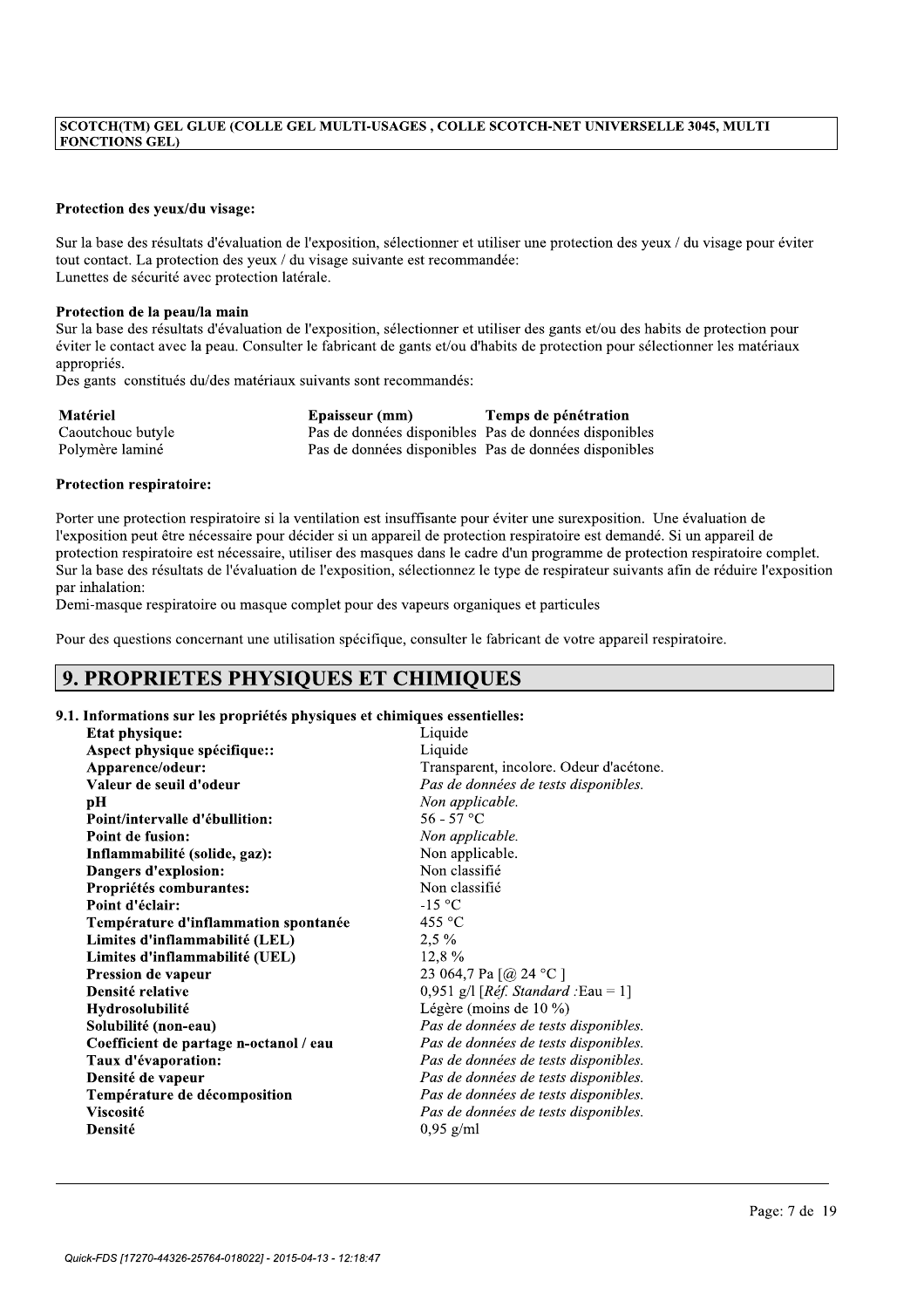# ECOTCH(TM) GEL GLUE (COLLE GEL MULTI-USAGES , COLLE SCOTCH-NET UNIVERSELLE 3045, MULTI<br>
FONCTIONS GEL)<br>
9.2. Autres informations:<br>
Composés Organiques Volatils:<br>
COV (moins l'eau et les solvants exempts): l<br>
2 as de donnée

9.2. Autres informations:<br>Composés Organiques Volatils: COV (moins l'eau et les solvants exempts):

Pas de données de tests disponibles.<br>Pas de données de tests disponibles.

# 10. STABILITE ET REACTIVITE

# 10.1 Réactivité:

Ce produit peut être réactif avec certains agents sous certaines conditions - voir les autres rubriques de cette section.

10.2 Stabilité chimique: Stable.

# 10.3. Possibilité de réactions dangereuses:

Une polymérisation dangereuse ne se produira pas.

10.4. Conditions à éviter:  $\acute{e}$ tincelles et / ou flammes

10.5 Matériaux à éviter: Agents oxydants forts.

# 10.6. Produits de décomposition dangereux:

Substance Condition Non applicable

10.5 Matériaux à éviter:<br>
10.6. Produits de décomposition dangereux:<br>
Substance<br>
Non applicable<br>
Non applicable<br>
Non applicable<br>
11. INFORMATIONS TOXICOLOGIQUES<br>
11 est possible que les informations suivantes ne correspond

# Inhalation:

Irritation de l'appareil respiratoire : les signes et symptômes peuvent inclure toux, écoulement nasal, maux de tête, éternuements, douleur nasale et maux de gorge. Peut provoquer des effets additionnels sur la santé (voir ci-dessous).

# Contact avec la peau:

Légère irritation cutanée: Signes / symptômes peuvent inclure une rougeur locale, un gonflement, des démangeaisons et la sécheresse.

//////////////////////////////////////////////////////////////////////////////////////////

# Contact avec les yeux:

Une irritation significative des yeux est peu probable en cas de contact, pendant l'utilisation du produit.

# Ingestion: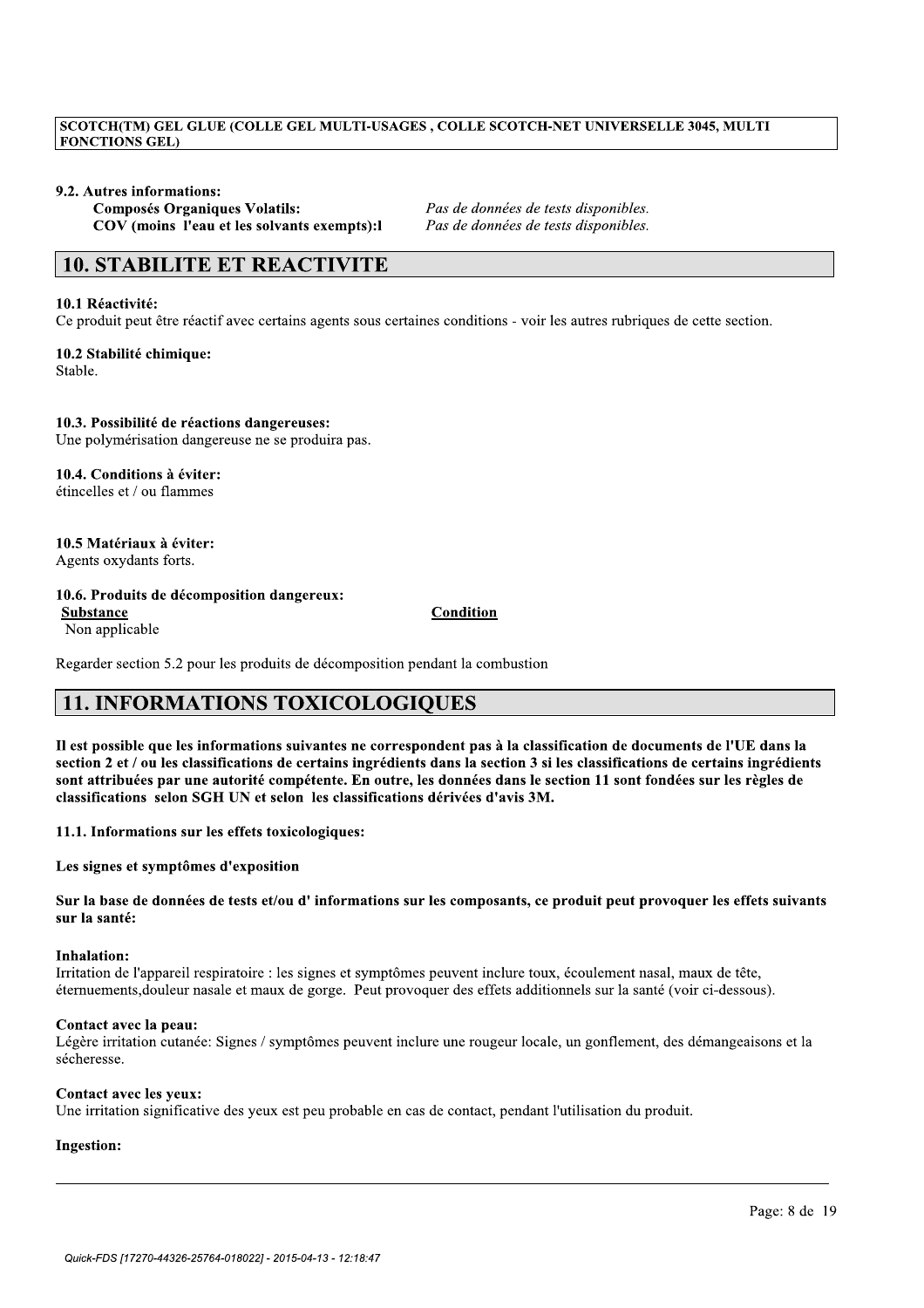SCOTCH(TM) GEL GLUE (COLLE GEL MULTI-USAGES , COLLE SCOTCH-NET UNIVERSELLE 3045, MULTI<br>
FONCTIONS GEL)<br>
Irritation gastro-intestinale : les signes et symptômes peuvent inclure douleur abdominale, troubles de l'estomac, nau Irritation gastro-intestinale : les signes et symptômes peuvent inclure douleur abdominale, troubles de l'estomac, nausées, vomissements et diarrhée. Peut provoquer des effets additionnels sur la santé (voir ci-dessous).

# Autres effets de santé:

# Une exposition unique peut provoquer des effets sur l'organe cible:

Dépression du système nerveux central: les symptômes peuvent inclure maux de tête, vertiges, somnolence, manque de coordination, nausées, ralentissement des réflexes, troubles de la parole, étourdissements et évanouissement.

## Toxicité pour la reproduction / le développement

Contient un produit chimique ou des produits chimiques qui peuvent causer des malformations congénitales ou d'autres anomalies de la reproduction.

## Données toxicologiques

| Toxicité aigue<br><b>Nom</b>                              | Route              | Organis       | Valeur                                          |
|-----------------------------------------------------------|--------------------|---------------|-------------------------------------------------|
|                                                           |                    | <sub>ms</sub> |                                                 |
| Produit                                                   | Ingestion          |               | Pas de données disponibles. Calculé.5 000 mg/kg |
| Acétone                                                   | Dermale            | Lapin         | $LD50 > 15688$ mg/kg                            |
| Acétone                                                   | Inhalation -       | Rat           | LC50 $76$ mg/l                                  |
|                                                           | Vapeur (4          |               |                                                 |
|                                                           | heures)            |               |                                                 |
| Acétone                                                   | Ingestion          | Rat           | LD50 5 800 mg/kg                                |
| Acétate de méthyle                                        | Dermale            | Rat           | $LD50 > 2000$ mg/kg                             |
| Acétate de méthyle                                        | Inhalation -       | Rat           | $LC50 > 49$ mg/l                                |
|                                                           | Vapeur (4          |               |                                                 |
|                                                           | heures)            |               |                                                 |
| Acétate de méthyle                                        | Ingestion          | Rat           | $LD50 > 5000$ mg/kg                             |
| Poly(acétate de vinyle)                                   | Ingestion          | Rat           | $LD50 > 9700$ mg/kg                             |
| Silice amorphe de synthèse, exempte de silice cristalline | Dermale            | Lapin         | $LD50 > 5000$ mg/kg                             |
| Silice amorphe de synthèse, exempte de silice cristalline | Inhalation -       | Rat           | $LC50 > 0.691$ mg/l                             |
|                                                           | Poussières/        |               |                                                 |
|                                                           | <b>Brouillards</b> |               |                                                 |
|                                                           | (4 heures)         |               |                                                 |
| Silice amorphe de synthèse, exempte de silice cristalline | Ingestion          | Rat           | $LD50 > 5110$ mg/kg                             |
| Méthanol                                                  | Dermale            |               | LD50 estimé à 1 000 - 2 000 mg/kg               |
| Méthanol                                                  | Inhalation -       |               | LC50 estimé à 10 - 20 mg/l                      |
|                                                           | Vapeur             |               |                                                 |
| Méthanol                                                  | Ingestion          |               | LD50 estimé à 50 - 300 mg/kg                    |

| <b>Nom</b>                                                | Organis | Valeur                          |
|-----------------------------------------------------------|---------|---------------------------------|
|                                                           | ms      |                                 |
| Acétone                                                   | Souris  | Irritation minimale.            |
| Acétate de méthyle                                        | Lapin   | Aucune irritation significative |
| Poly(acétate de vinyle)                                   | Lapin   | Movennement irritant            |
| Silice amorphe de synthèse, exempte de silice cristalline | Lapın   | Aucune irritation significative |
| Méthanol                                                  | Lapin   | Movennement irritant            |

| Méthanol                                                  | Dermale      |            | LD50 estimé à 1 000 - 2 000 mg/kg |
|-----------------------------------------------------------|--------------|------------|-----------------------------------|
| Méthanol                                                  | Inhalation - |            | LC50 estimé à $10 - 20$ mg/l      |
|                                                           | Vapeur       |            |                                   |
| Méthanol                                                  | Ingestion    |            | LD50 estimé à 50 - 300 mg/kg      |
| TAE = Toxicité Aigue Estimée                              |              |            |                                   |
|                                                           |              |            |                                   |
| Corrosion / irritation cutanée                            |              |            |                                   |
| <b>Nom</b>                                                |              | Organis    | Valeur                            |
|                                                           |              | ms         |                                   |
| Acétone                                                   |              | Souris     | Irritation minimale.              |
| Acétate de méthyle                                        |              | Lapin      | Aucune irritation significative   |
| Poly(acétate de vinyle)                                   |              | Lapin      | Moyennement irritant              |
| Silice amorphe de synthèse, exempte de silice cristalline |              | Lapin      | Aucune irritation significative   |
| Méthanol                                                  |              | Lapin      | Movennement irritant              |
|                                                           |              |            |                                   |
| Lésions oculaires graves / irritation oculaire            |              |            |                                   |
| <b>Nom</b>                                                |              | Organis    | Valeur                            |
|                                                           |              | ms         |                                   |
| Acétone                                                   |              | Lapin      | Irritant sévère                   |
|                                                           |              |            |                                   |
| Acétate de méthyle                                        |              | Lapin      | Irritant modéré                   |
| Poly(acétate de vinyle)                                   |              | Risques    | Irritant modéré                   |
|                                                           |              | pour la    |                                   |
|                                                           |              | santé      |                                   |
|                                                           |              | similaires |                                   |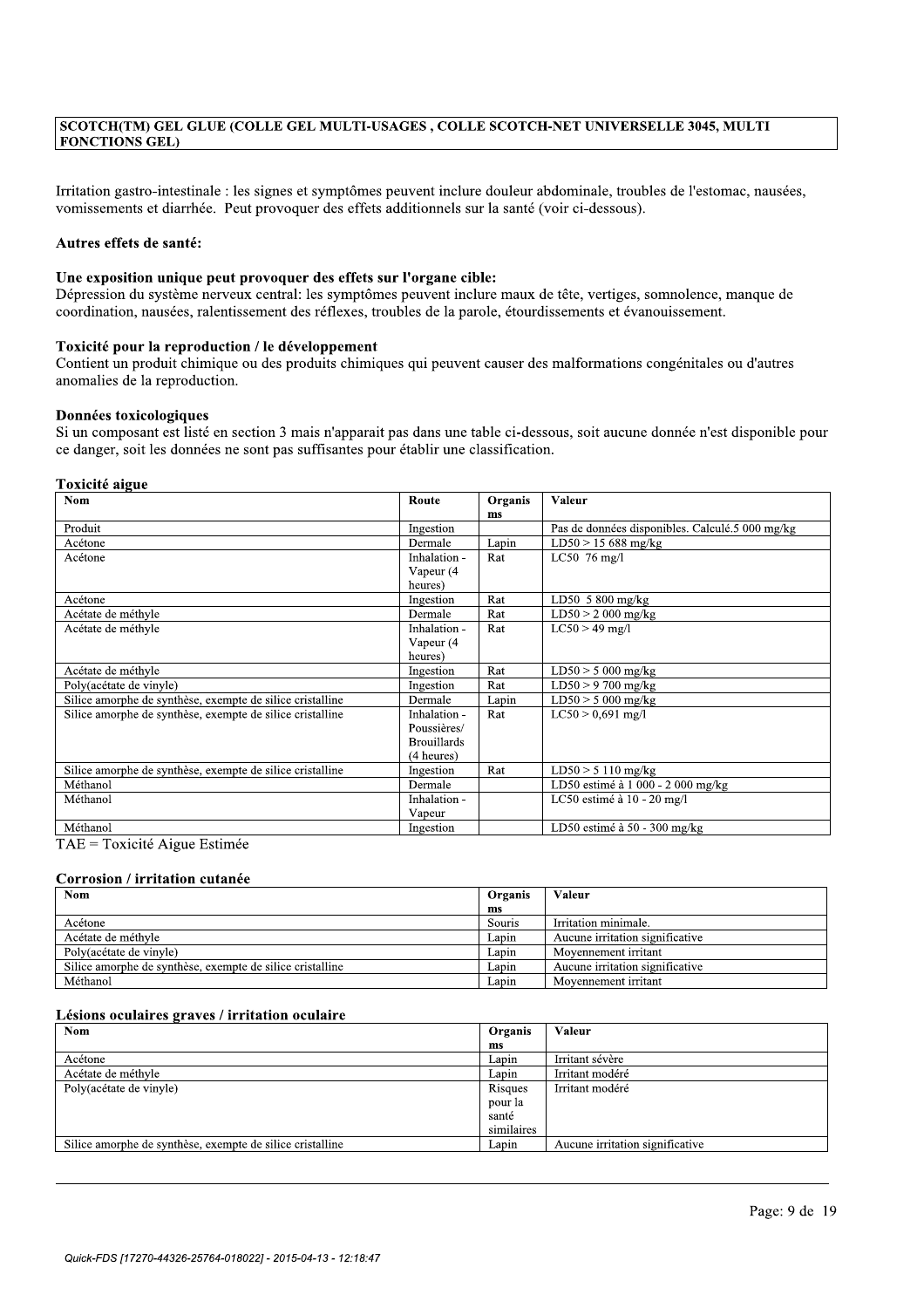| SCOTCH(TM) GEL GLUE (COLLE GEL MULTI-USAGES, COLLE SCOTCH-NET UNIVERSELLE 3045, MULTI |           |                   |
|---------------------------------------------------------------------------------------|-----------|-------------------|
| <b>FONCTIONS GEL)</b>                                                                 |           |                   |
|                                                                                       |           |                   |
|                                                                                       |           |                   |
|                                                                                       |           |                   |
| Méthanol                                                                              | Lapin     | Irritant modéré   |
|                                                                                       |           |                   |
| Sensibilisation de la peau                                                            |           |                   |
| <b>Nom</b>                                                                            | Organis   | Valeur            |
|                                                                                       | ms        |                   |
| Acétate de méthyle                                                                    | Humain    | Non sensibilisant |
| Poly(acétate de vinyle)                                                               | Humain    | Non sensibilisant |
|                                                                                       | Hommet    | Non sensibilisant |
| Silice amorphe de synthèse, exempte de silice cristalline                             | et animal |                   |
| Méthanol                                                                              | Cochon    | Non sensibilisant |

# Sensibilisation des voies respiratoires

|                                                                                                                                                                                                                                                   | .        |                                                                                                                         |
|---------------------------------------------------------------------------------------------------------------------------------------------------------------------------------------------------------------------------------------------------|----------|-------------------------------------------------------------------------------------------------------------------------|
| Sensibilisation des voies respiratoires<br>Pour le composant/les composants, soit aucune donnée n'est disponible pour ce danger, soit les données ne sont pas<br>suffisantes pour établir une classification.<br>Mutagénicité cellules germinales |          |                                                                                                                         |
| <b>Nom</b>                                                                                                                                                                                                                                        | Route    | <b>Valeur</b>                                                                                                           |
| Acétone                                                                                                                                                                                                                                           | In vivo  | Non mutagène                                                                                                            |
| Acétone                                                                                                                                                                                                                                           | In vitro | Certaines données positives existent, mais ces<br>données ne sont pas suffisantes pour justifier une<br>classification. |
| Acétate de méthyle                                                                                                                                                                                                                                | In vitro | Non mutagène                                                                                                            |
| Acétate de méthyle                                                                                                                                                                                                                                | In vivo  | Non mutagène                                                                                                            |
| Silice amorphe de synthèse, exempte de silice cristalline                                                                                                                                                                                         | In vitro | Non mutagène                                                                                                            |
| Méthanol                                                                                                                                                                                                                                          | In vitro | Certaines données positives existent, mais ces<br>données ne sont pas suffisantes pour justifier une<br>classification. |
| Méthanol                                                                                                                                                                                                                                          | In vivo  | Certaines données positives existent, mais ces<br>données ne sont pas suffisantes pour justifier une<br>classification. |

|                                                           |                 |                                                                                                                         | données ne sont pas suffisantes pour justifier une<br>classification.                                                   |
|-----------------------------------------------------------|-----------------|-------------------------------------------------------------------------------------------------------------------------|-------------------------------------------------------------------------------------------------------------------------|
| Méthanol                                                  | In vivo         | Certaines données positives existent, mais ces<br>données ne sont pas suffisantes pour justifier une<br>classification. |                                                                                                                         |
| Cancérogénicité                                           |                 |                                                                                                                         |                                                                                                                         |
| <b>Nom</b>                                                | Route           | Organis<br>ms                                                                                                           | Valeur                                                                                                                  |
| Acétone                                                   | Non<br>spécifié | Multiple<br>espèces<br>animales.                                                                                        | Non-cancérogène                                                                                                         |
| Poly(acétate de vinyle)                                   | Non<br>spécifié | Multiple<br>espèces<br>animales.                                                                                        | Non-cancérogène                                                                                                         |
| Silice amorphe de synthèse, exempte de silice cristalline | Non<br>spécifié | Souris                                                                                                                  | Certaines données positives existent, mais ces<br>données ne sont pas suffisantes pour justifier une<br>classification. |
| Méthanol                                                  | Inhalation      | Multiple<br>espèces<br>animales.                                                                                        | Non-cancérogène                                                                                                         |

| Méthanol<br>Toxicité pour la reproduction               |            | Inhalation                                                                                                                                                | Multiple<br>espèces<br>animales. | Non-cancérogène                    |                                     |                               |
|---------------------------------------------------------|------------|-----------------------------------------------------------------------------------------------------------------------------------------------------------|----------------------------------|------------------------------------|-------------------------------------|-------------------------------|
| Effets sur la reproduction et / ou sur le développement |            |                                                                                                                                                           |                                  |                                    |                                     |                               |
| <b>Nom</b>                                              | Route      | Valeur                                                                                                                                                    |                                  | Organis<br>ms                      | Test résultat                       | Durée<br>d'exposition         |
| Acétone                                                 | Ingestion  | Non toxique sur la reproduction femelle                                                                                                                   |                                  | Souris                             | <b>NOAEL</b><br>11 298<br>mg/kg/day | 13 semaines                   |
| Acétone                                                 | Ingestion  | Certaines données positives concernant<br>la reproduction male existent, mais ces<br>données ne sont pas suffisantes pour<br>entrainer la classification. | Rat                              | <b>NOAEL</b><br>1 700<br>mg/kg/day | 13 semaines                         |                               |
| Acétone                                                 | Inhalation | Certaines données positives concernant<br>le développement existent, mais elles ne<br>sont pas suffisantes pour justifier une<br>classification.          |                                  | Rat                                | NOAEL 5.2<br>mg/l                   | pendant<br>l'organogenès<br>e |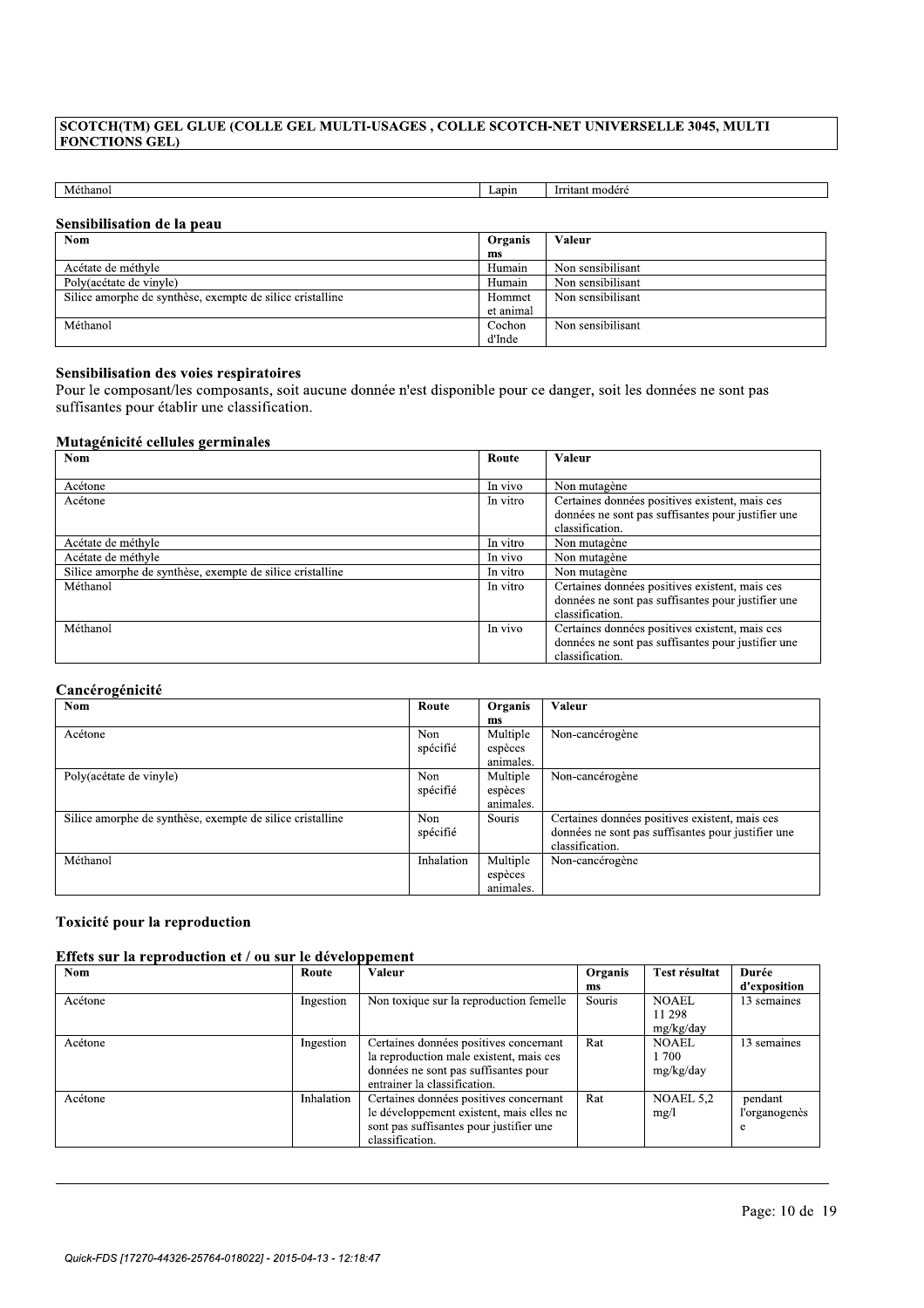| Silice amorphe de synthèse, exempte de<br>silice cristalline | Ingestion  | Non toxique sur la reproduction femelle                                                                                                                   | Rat    | NOAEL 509<br>mg/kg/day               | génération                    |
|--------------------------------------------------------------|------------|-----------------------------------------------------------------------------------------------------------------------------------------------------------|--------|--------------------------------------|-------------------------------|
| Silice amorphe de synthèse, exempte de<br>silice cristalline | Ingestion  | Non toxique sur la reproduction mâle                                                                                                                      | Rat    | NOAEL 497<br>mg/kg/day               | génération                    |
| Silice amorphe de synthèse, exempte de<br>silice cristalline | Ingestion  | Non toxique sur le développement                                                                                                                          | Rat    | <b>NOAEL</b><br>1 3 5 0<br>mg/kg/day | pendant<br>l'organogenès<br>e |
| Méthanol                                                     | Ingestion  | Certaines données positives concernant<br>la reproduction male existent, mais ces<br>données ne sont pas suffisantes pour<br>entrainer la classification. | Rat    | <b>NOAEL</b><br>-600<br>mg/kg/day    | 21 jours                      |
| Méthanol                                                     | Ingestion  | Toxique pour le développement                                                                                                                             | Souris | LOAEL<br>4 0 0 0<br>mg/kg/day        | pendant<br>l'organogenès<br>e |
| Méthanol                                                     | Inhalation | Toxique pour le développement                                                                                                                             | Souris | NOAEL 1.3<br>mg/l                    | pendant<br>l'organogenès<br>e |

# $Organe(s)$  cible(s)

| Méthanol   |                          |                       |                                                                                                                                                                                                               |                                                                                                                                                                                         | NOAEL 1,3<br>mg/1              | pendant<br>l'organogenès<br>e      |  |
|------------|--------------------------|-----------------------|---------------------------------------------------------------------------------------------------------------------------------------------------------------------------------------------------------------|-----------------------------------------------------------------------------------------------------------------------------------------------------------------------------------------|--------------------------------|------------------------------------|--|
|            |                          |                       |                                                                                                                                                                                                               |                                                                                                                                                                                         |                                |                                    |  |
| Route      |                          |                       | <b>Valeur</b>                                                                                                                                                                                                 | Organis<br>ms                                                                                                                                                                           | Test résultat                  | Durée<br>d'exposition              |  |
| Inhalation | dépression du<br>central |                       | Peut provoquer somnolence ou<br>vertiges                                                                                                                                                                      | Humain                                                                                                                                                                                  | <b>NOAEL Non</b><br>disponible |                                    |  |
| Inhalation | respiratoires            |                       | Certaines données positives<br>existent, mais ces données ne sont<br>pas suffisantes pour justifier une<br>classification.                                                                                    | Humain                                                                                                                                                                                  | <b>NOAEL Non</b><br>disponible |                                    |  |
| Inhalation | système<br>immunitaire   |                       | existent, mais ces données ne sont<br>pas suffisantes pour justifier une<br>classification.                                                                                                                   | Humain                                                                                                                                                                                  | <b>NOAEL 1.19</b><br>mg/1      | 6 heures                           |  |
| Inhalation | Foie                     |                       | existent, mais ces données ne sont<br>pas suffisantes pour justifier une<br>classification.                                                                                                                   | Cochon<br>d'Inde                                                                                                                                                                        | <b>NOAEL Non</b><br>disponible |                                    |  |
| Ingestion  | dépression du<br>central |                       | Peut provoquer somnolence ou<br>vertiges                                                                                                                                                                      | Humain                                                                                                                                                                                  | <b>NOAEL Non</b><br>disponible | empoisonnem<br>ent et / ou<br>abus |  |
| Inhalation | dépression du<br>central |                       | Peut provoquer somnolence ou<br>vertiges                                                                                                                                                                      | Hommet<br>et animal                                                                                                                                                                     | <b>NOAEL Non</b><br>disponible |                                    |  |
| Inhalation | respiratoires            |                       | Peut provoquer une irritation<br>respiratoire.                                                                                                                                                                | Hommet<br>et animal                                                                                                                                                                     | <b>NOAEL Non</b><br>disponible |                                    |  |
| Inhalation | Cécité                   |                       | existent, mais ces données ne sont<br>pas suffisantes pour justifier une<br>classification.                                                                                                                   |                                                                                                                                                                                         | <b>NOAEL Non</b><br>disponible |                                    |  |
| Ingestion  | dépression du            |                       | Peut provoquer somnolence ou<br>vertiges                                                                                                                                                                      |                                                                                                                                                                                         | <b>NOAEL Non</b><br>disponible |                                    |  |
| Inhalation | Cécité                   |                       | Risque avéré d'effets graves pour<br>les organes.                                                                                                                                                             | Humain                                                                                                                                                                                  | <b>NOAEL Non</b><br>disponible | exposition<br>professionnell<br>e  |  |
| Inhalation | dépression du<br>central |                       | Peut provoquer somnolence ou<br>vertiges                                                                                                                                                                      | Humain                                                                                                                                                                                  | <b>NOAEL Non</b><br>disponible | Pas disponible                     |  |
| Inhalation | respiratoires            |                       | Certaines données positives<br>existent, mais ces données ne sont<br>pas suffisantes pour justifier une<br>classification.                                                                                    | Rat                                                                                                                                                                                     | <b>NOAEL Non</b><br>disponible | 6 heures                           |  |
| Ingestion  | Cécité                   |                       | Risque avéré d'effets graves pour<br>les organes.                                                                                                                                                             | Humain                                                                                                                                                                                  | <b>NOAEL Non</b><br>disponible | empoisonnem<br>ent et / ou<br>abus |  |
| Ingestion  | dépression du            |                       | Peut provoquer somnolence ou<br>vertiges                                                                                                                                                                      | Humain                                                                                                                                                                                  | <b>NOAEL</b> Non<br>disponible | empoisonnem<br>ent et / ou         |  |
|            |                          | Inhalation<br>central | $Organ(s)$ cible(s)<br>système nerveux<br>irritation des voies<br>système nerveux<br>système nerveux<br>irritation des voies<br>système nerveux<br>système nerveux<br>irritation des voies<br>système nerveux | Toxique pour le développement<br>Toxicité pour certains organes cibles - exposition unique<br>Certaines données positives<br>Certaines données positives<br>Certaines données positives | Souris                         |                                    |  |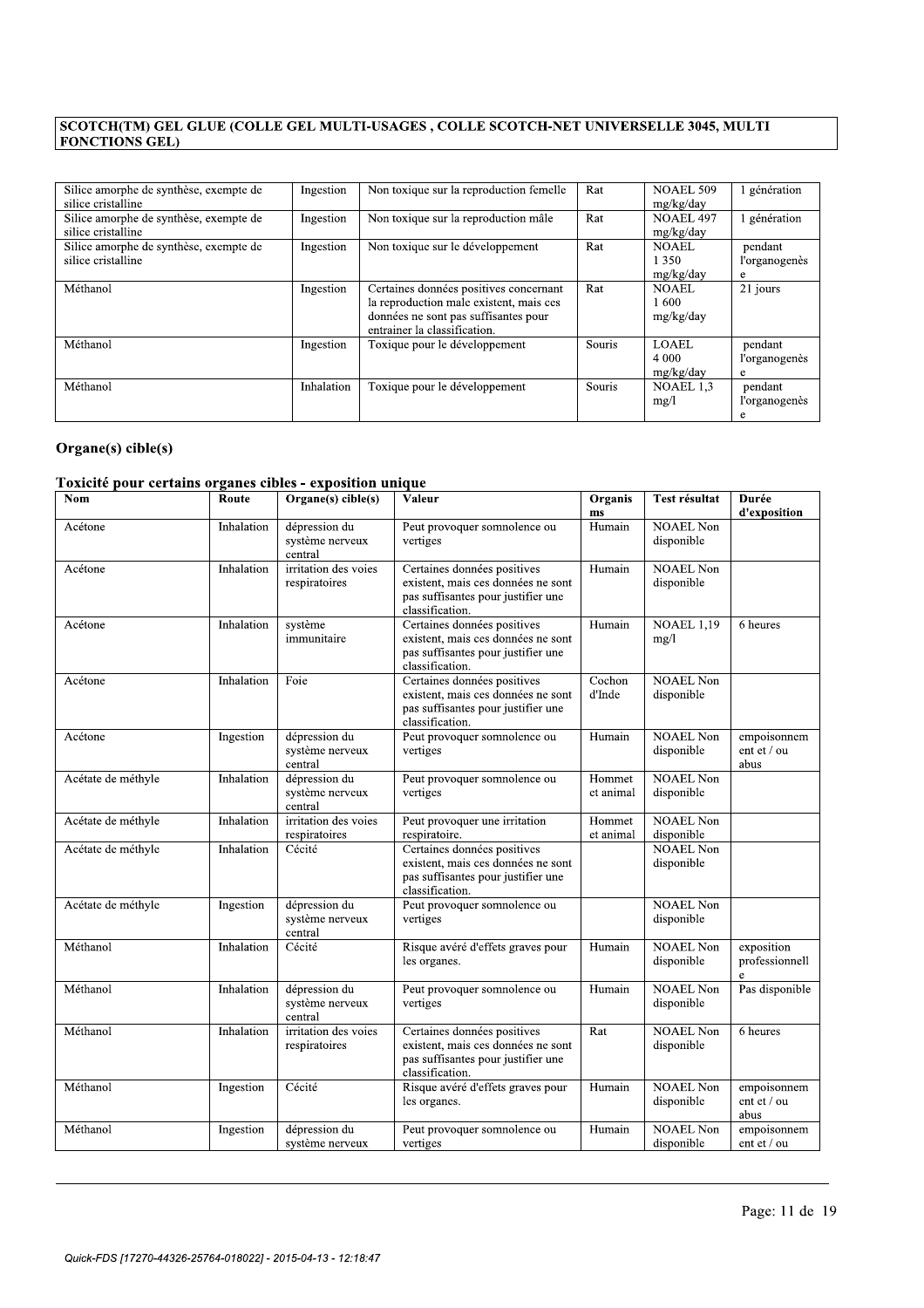# $[{\color{red} \frac{\text{SCOTCH(TM)}{\text{FONCTIONS GEL}}} \atop \text{ECJUM} \text{COLLE GEL MULTI-USAGES}\atop \text{central} } ] \text{ central} \atop \text{1} \text{obus} \atop \text{1} \text{obus} \atop \text{1} \text{obus} \atop \text{2} \text{th} \text{certains} \text{ organs} } \text{cibles - exposition répétée}$

|                                                                          |            | central                                                                                                                     |                                                                                                                            |                        |                                      | abus                              |
|--------------------------------------------------------------------------|------------|-----------------------------------------------------------------------------------------------------------------------------|----------------------------------------------------------------------------------------------------------------------------|------------------------|--------------------------------------|-----------------------------------|
|                                                                          |            |                                                                                                                             |                                                                                                                            |                        |                                      |                                   |
| Toxicité pour certains organes cibles - exposition répétée<br><b>Nom</b> | Route      | Organe(s) cible(s)                                                                                                          | Valeur                                                                                                                     | Organis                | Test résultat                        | Durée                             |
|                                                                          |            |                                                                                                                             |                                                                                                                            | $\mathbf{m}\mathbf{s}$ |                                      | d'exposition                      |
| Acétone                                                                  | Dermale    | des yeux                                                                                                                    | Certaines données positives<br>existent, mais ces données ne<br>sont pas suffisantes pour justifier<br>une classification. | Cochon<br>d'Inde       | <b>NOAEL Non</b><br>disponible       | 3 semaines                        |
| Acétone                                                                  | Inhalation | système<br>hématopoïétique                                                                                                  | Certaines données positives<br>existent, mais ces données ne<br>sont pas suffisantes pour justifier<br>une classification. | Humain                 | <b>NOAEL 3</b><br>mg/l               | 6 semaines                        |
| Acétone                                                                  | Inhalation | système<br>immunitaire                                                                                                      | Certaines données positives<br>existent, mais ces données ne<br>sont pas suffisantes pour justifier<br>une classification. | Humain                 | <b>NOAEL 1,19</b><br>mg/1            | 6 jours                           |
| Acétone                                                                  | Inhalation | rénale et / ou de la<br>vessie                                                                                              | Certaines données positives<br>existent, mais ces données ne<br>sont pas suffisantes pour justifier<br>une classification. | Cochon<br>d'Inde       | <b>NOAEL 119</b><br>mg/1             | Pas<br>disponible                 |
| Acétone                                                                  | Inhalation | Coeur   Foie                                                                                                                | Tous les données sont négatives.                                                                                           | Rat                    | <b>NOAEL 45</b><br>mg/l              | 8 semaines                        |
| Acétone                                                                  | Ingestion  | rénale et / ou de la<br>vessie                                                                                              | Certaines données positives<br>existent, mais ces données ne<br>sont pas suffisantes pour justifier<br>une classification. | Rat                    | <b>NOAEL 900</b><br>mg/kg/day        | 13 semaines                       |
| Acétone                                                                  | Ingestion  | Coeur                                                                                                                       | Certaines données positives<br>existent, mais ces données ne<br>sont pas suffisantes pour justifier<br>une classification. | Rat                    | <b>NOAEL</b><br>2 5 0 0<br>mg/kg/day | 13 semaines                       |
| Acétone                                                                  | Ingestion  | système<br>hématopoïétique                                                                                                  | Certaines données positives<br>existent, mais ces données ne<br>sont pas suffisantes pour justifier<br>une classification. | Rat                    | <b>NOAEL 200</b><br>mg/kg/day        | 13 semaines                       |
| Acétone                                                                  | Ingestion  | Foie                                                                                                                        | Certaines données positives<br>existent, mais ces données ne<br>sont pas suffisantes pour justifier<br>une classification. | Souris                 | <b>NOAEL</b><br>3896<br>mg/kg/day    | 14 jours                          |
| Acétone                                                                  | Ingestion  | des yeux                                                                                                                    | Tous les données sont négatives.                                                                                           | Rat                    | <b>NOAEL</b><br>3 4 0 0<br>mg/kg/day | 13 semaines                       |
| Acétone                                                                  | Ingestion  | système respiratoire                                                                                                        | Tous les données sont négatives.                                                                                           | Rat                    | <b>NOAEL</b><br>2 500<br>mg/kg/day   | 13 semaines                       |
| Acétone                                                                  | Ingestion  | muscles                                                                                                                     | Tous les données sont négatives.                                                                                           | Rat                    | <b>NOAEL</b><br>2 500 mg/kg          | 13 semaines                       |
| Acétone                                                                  | Ingestion  | la peau os, dents,<br>ongles et / ou les<br>cheveux                                                                         | Tous les données sont négatives.                                                                                           | Souris                 | <b>NOAEL</b><br>11 298<br>mg/kg/day  | 13 semaines                       |
| Acétate de méthyle                                                       | Inhalation | système respiratoire                                                                                                        | Certaines données positives<br>existent, mais ces données ne<br>sont pas suffisantes pour justifier<br>une classification. | Rat                    | NOAEL 1,1<br>mg/l                    | 28 jours                          |
| Acétate de méthyle                                                       | Inhalation | Système endocrine<br>système<br>hématopoïétique  <br>Foie   système<br>immunitaire   rénale<br>${\it et}$ / ou de la vessie | Certaines données positives<br>existent, mais ces données ne<br>sont pas suffisantes pour justifier<br>une classification. | Rat                    | NOAEL $6.1$<br>mg/l                  | 28 jours                          |
| Silice amorphe de<br>synthèse, exempte de silice<br>cristalline          | Inhalation | système respiratoire<br>silicose                                                                                            | Tous les données sont négatives.                                                                                           | Humain                 | <b>NOAEL Non</b><br>disponible       | exposition<br>professionnell<br>e |
| Méthanol                                                                 | Inhalation | Foie                                                                                                                        | Tous les données sont négatives.                                                                                           | Rat                    | <b>NOAEL 6,55</b><br>mg/l            | 4 semaines                        |
| Méthanol                                                                 | Inhalation | système respiratoire                                                                                                        | Tous les données sont négatives.                                                                                           | Rat                    | NOAEL $13,1$<br>mg/1                 | 6 semaines                        |
| Méthanol                                                                 | Ingestion  | Foie   Système                                                                                                              | Certaines données positives                                                                                                | Rat                    | <b>NOAEL</b>                         | 90 jours                          |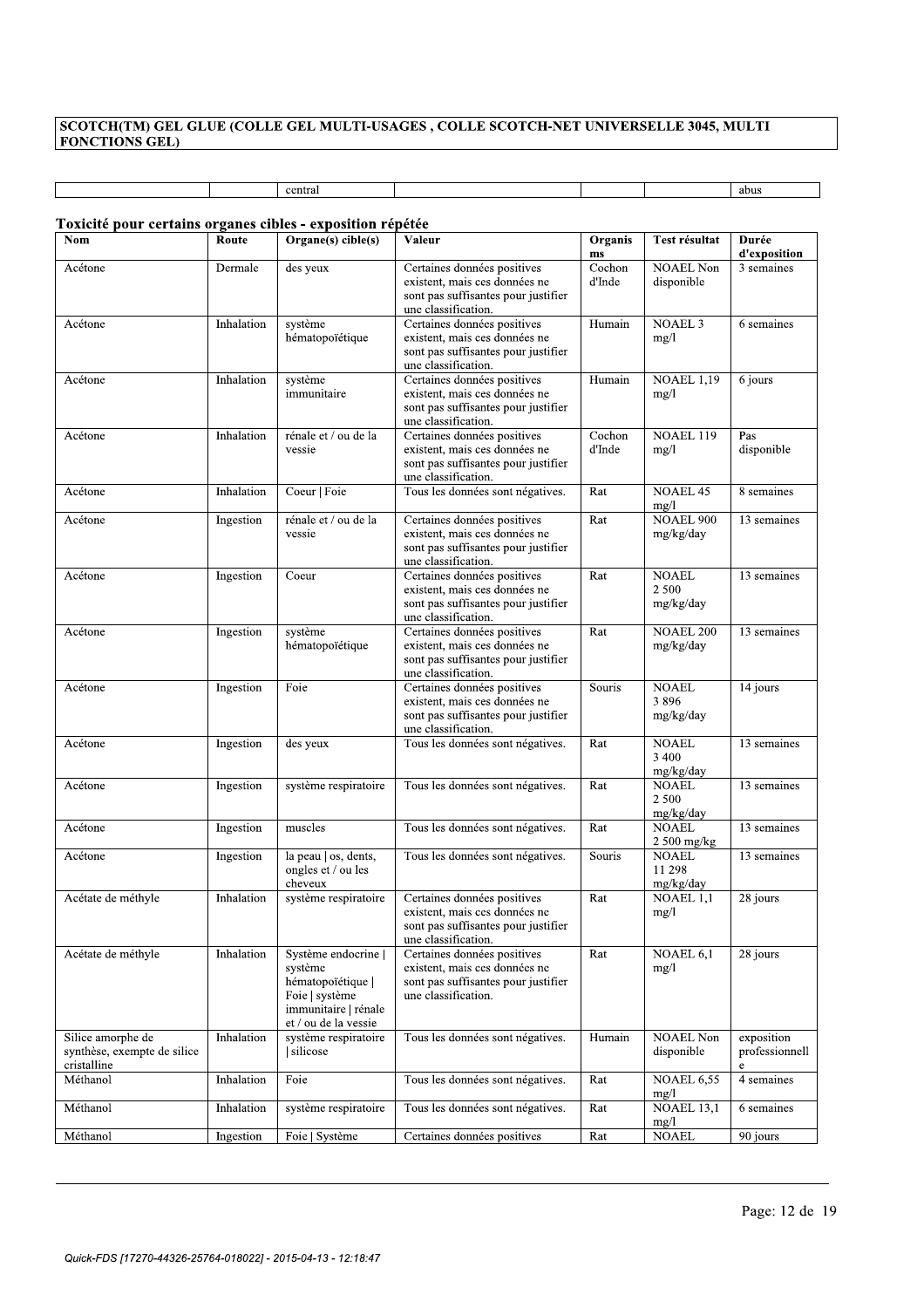|                       |         | SCOTCH(TM) GEL GLUE (COLLE GEL MULTI-USAGES, COLLE SCOTCH-NET UNIVERSELLE 3045, MULTI |                    |  |
|-----------------------|---------|---------------------------------------------------------------------------------------|--------------------|--|
| <b>FONCTIONS GEL)</b> |         |                                                                                       |                    |  |
|                       |         |                                                                                       |                    |  |
|                       |         |                                                                                       |                    |  |
|                       | nerveux | existent, mais ces données ne<br>sont pas suffisantes pour justifier                  | 2 500<br>mg/kg/day |  |

# Danger par aspiration

|                                                                       |               | nerveux                                                                                                                                                                                                                                                                                     | une classification.                                                         | existent, mais ces données ne<br>sont pas suffisantes pour justifier |                                                  | 2500<br>mg/kg/day                                                                                                                                                                                                                                                                                                                                                              |
|-----------------------------------------------------------------------|---------------|---------------------------------------------------------------------------------------------------------------------------------------------------------------------------------------------------------------------------------------------------------------------------------------------|-----------------------------------------------------------------------------|----------------------------------------------------------------------|--------------------------------------------------|--------------------------------------------------------------------------------------------------------------------------------------------------------------------------------------------------------------------------------------------------------------------------------------------------------------------------------------------------------------------------------|
| Danger par aspiration<br>suffisantes pour établir une classification. |               | Pour le composant/les composants, soit aucune donnée n'est disponible pour ce danger, soit les données ne sont pas<br>Contacter l'adresse ou le numéro de téléphone indiqué sur la première page de la FDS pour informations<br>toxicologiques sur cette matière et / ou de ses composants. |                                                                             |                                                                      |                                                  |                                                                                                                                                                                                                                                                                                                                                                                |
|                                                                       |               | <b>12. INFORMATIONS ECOLOGIQUES</b>                                                                                                                                                                                                                                                         |                                                                             |                                                                      |                                                  |                                                                                                                                                                                                                                                                                                                                                                                |
| 12.1 Toxicité:<br>Aucun test sur le produit disponible                |               | classification selon SGH UN et selon les classifications dérivées d'avis 3M.                                                                                                                                                                                                                |                                                                             |                                                                      |                                                  | Il est possible que les informations suivantes ne correspondent pas à la classification de documents de l'UE dans le<br>section 2 et / ou les classifications de certains ingrédients dans le section 3 si les classifications de certains ingrédients<br>sont attribuées par une autorité compétente. En outre, les données dans le section 12 sont fondées sur les règles de |
| Matériel                                                              | N° CAS        | Organisme                                                                                                                                                                                                                                                                                   | type                                                                        | <b>Exposition</b>                                                    | <b>Test point</b><br>final                       | Test résultat                                                                                                                                                                                                                                                                                                                                                                  |
| Poly(acétate de  9003-20-7<br>vinyle)                                 |               |                                                                                                                                                                                                                                                                                             | Données non<br>disponibles ou<br>insuffisantes<br>pour la<br>classification |                                                                      |                                                  |                                                                                                                                                                                                                                                                                                                                                                                |
| Méthanol                                                              | $67 - 56 - 1$ | Algues ou<br>autres plantes<br>aquatiques                                                                                                                                                                                                                                                   | expérimental                                                                | 96 heures                                                            | Effet<br>concentration<br>50%                    | $16,9$ mg/l                                                                                                                                                                                                                                                                                                                                                                    |
| Méthanol                                                              | $67 - 56 - 1$ | puce d'eau                                                                                                                                                                                                                                                                                  | expérimental                                                                | $48$ heures                                                          | Effet<br>concentration<br>50%                    | 22 200 mg/l                                                                                                                                                                                                                                                                                                                                                                    |
| Méthanol                                                              | $67 - 56 - 1$ | Vairon de<br>Fathead                                                                                                                                                                                                                                                                        | expérimental                                                                | 96 heures                                                            | Concentration<br>léthale 50%                     | 22 300 mg/l                                                                                                                                                                                                                                                                                                                                                                    |
| Méthanol                                                              | $67 - 56 - 1$ | Algues ou<br>autres plantes<br>aquatiques                                                                                                                                                                                                                                                   | expérimental                                                                | 96 heures                                                            | Concentration<br>sans effet<br>observé<br>(NOEL) | $9,96$ mg/l                                                                                                                                                                                                                                                                                                                                                                    |
| Acétone                                                               | $67 - 64 - 1$ | puce d'eau                                                                                                                                                                                                                                                                                  | expérimental                                                                | 48 heures                                                            | Effet<br>concentration<br>50%                    | 13 500 mg/l                                                                                                                                                                                                                                                                                                                                                                    |
| Acétone                                                               | $67 - 64 - 1$ | Algues vertes                                                                                                                                                                                                                                                                               | expérimental                                                                | $\overline{96}$ heures                                               | Effet<br>concentration<br>50%                    | $2574$ mg/l                                                                                                                                                                                                                                                                                                                                                                    |
| Acétone                                                               | $67 - 64 - 1$ | Truite arc-en-<br>ciel                                                                                                                                                                                                                                                                      | expérimental                                                                | 96 heures                                                            | Concentration<br>léthale 50%                     | 5 540 mg/l                                                                                                                                                                                                                                                                                                                                                                     |
| Acétone                                                               | $67 - 64 - 1$ | Algues - autres                                                                                                                                                                                                                                                                             | expérimental                                                                | 96 heures                                                            | Effet<br>concentration<br>50%                    | 11 493 mg/l                                                                                                                                                                                                                                                                                                                                                                    |
| Acétone                                                               | $67 - 64 - 1$ | puce d'eau                                                                                                                                                                                                                                                                                  | expérimental                                                                | 21 jours                                                             | Concentration<br>sans effet<br>observé           | $1000$ mg/l                                                                                                                                                                                                                                                                                                                                                                    |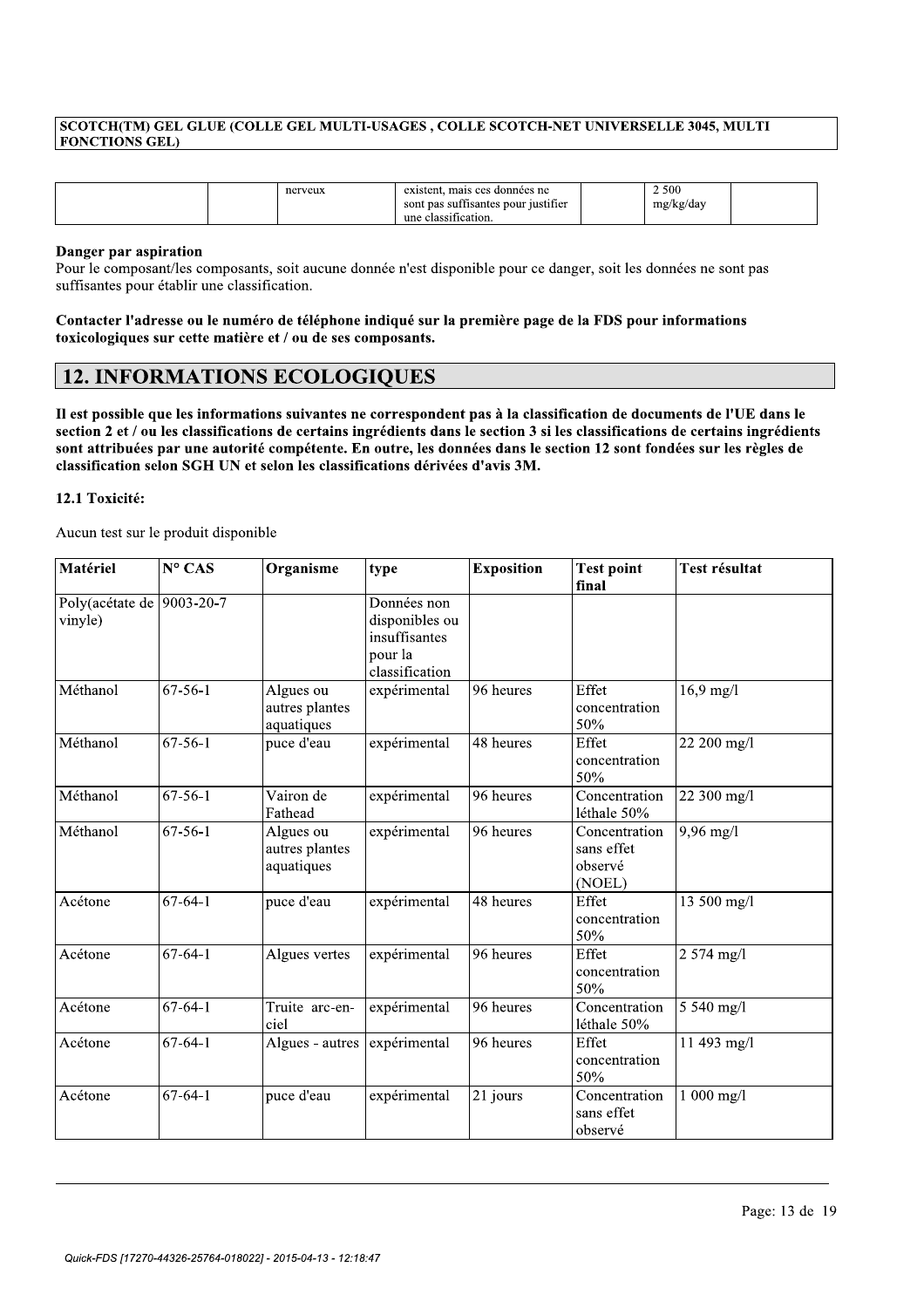|                               |             |                       |              |           | (NOEL)               |              |
|-------------------------------|-------------|-----------------------|--------------|-----------|----------------------|--------------|
| Acétate de                    | 79-20-9     | Vairon de             | expérimental | 96 heures | Concentration        | $320$ mg/l   |
| méthyle<br>Acétate de         | 79-20-9     | Fathead<br>puce d'eau | expérimental | 48 heures | léthale 50%<br>Effet | 1 026,7 mg/l |
| méthyle                       |             |                       |              |           | concentration        |              |
|                               |             |                       |              |           | 50%                  |              |
| Silice amorphe                | 112945-52-5 | Algues vertes         | Composant    | 72 heures | Effet                | 440 mg/l     |
| de synthèse,                  |             |                       | analogue     |           | concentration        |              |
| exempte de                    |             |                       |              |           | 50%                  |              |
| silice                        |             |                       |              |           |                      |              |
| cristalline                   |             |                       |              |           |                      |              |
| Silice amorphe                | 112945-52-5 | puce d'eau            | Composant    | 48 heures | Effet                | 7 600 mg/l   |
| de synthèse,                  |             |                       | analogue     |           | concentration        |              |
| exempte de                    |             |                       |              |           | 50%                  |              |
| silice                        |             |                       |              |           |                      |              |
| cristalline<br>Silice amorphe | 112945-52-5 | poisson zèbre         | Composant    | 96 heures | Concentration        | 5 000 mg/l   |
| de synthèse,                  |             |                       | analogue     |           | léthale 50%          |              |
| exempte de                    |             |                       |              |           |                      |              |
| silice                        |             |                       |              |           |                      |              |
| cristalline                   |             |                       |              |           |                      |              |
| Silice amorphe                | 112945-52-5 | Algues vertes         | expérimental | 72 heures | Concentration        | $60$ mg/l    |
| de synthèse,                  |             |                       |              |           | sans effet           |              |
| exempte de                    |             |                       |              |           | observé              |              |
| silice                        |             |                       |              |           | (NOEL)               |              |
| cristalline                   |             |                       |              |           |                      |              |
| Silice amorphe                | 112945-52-5 | puce d'eau            | expérimental | 24 heures | Effet                | $>100$ mg/l  |
| de synthèse,                  |             |                       |              |           | concentration        |              |
| exempte de                    |             |                       |              |           | 50%                  |              |
| silice<br>cristalline         |             |                       |              |           |                      |              |
| Silice amorphe                | 112945-52-5 | poisson zèbre         | expérimental | 96 heures | Concentration        | $>100$ mg/l  |
| de synthèse,                  |             |                       |              |           | léthale 50%          |              |
| exempte de                    |             |                       |              |           |                      |              |
| silice                        |             |                       |              |           |                      |              |
| cristalline                   |             |                       |              |           |                      |              |
| Silice amorphe                | 112945-52-5 | Algues vertes         | expérimental | 72 heures | Effet                | $>100$ mg/l  |
| de synthèse,                  |             |                       |              |           | concentration        |              |
| exempte de                    |             |                       |              |           | 50%                  |              |
| silice                        |             |                       |              |           |                      |              |
| cristalline                   |             |                       |              |           |                      |              |

| Silice amorphe<br>de synthèse,<br>exempte de<br>silice<br>cristalline | 112945-52-5     | Algues vertes                                                               | expérimental | 72 heures                           | Effet<br>concentration<br>50% | $>100$ mg/l      |
|-----------------------------------------------------------------------|-----------------|-----------------------------------------------------------------------------|--------------|-------------------------------------|-------------------------------|------------------|
| 12.2 Persistance et dégradabilité:<br>Matériel                        | $N^{\circ}$ CAS | Type de test                                                                | Durée        | Type d'étude                        | Test résultat                 | <b>Protocole</b> |
| Poly(acétate de  9003-20-7<br>vinyle)                                 |                 | Données non<br>disponibles ou<br>insuffisantes<br>pour la<br>classification | N/A          | N/A                                 | N/A                           | N/A              |
| Méthanol                                                              | $67-56-1$       | expérimental<br>Biodégradation                                              | 14 jours     | Demande<br>biologique en<br>oxygène | 92 % en poids                 | OCDE 301C        |
| Acétone                                                               | $67-64-1$       | Estimé<br>Photolyse                                                         |              | Demi-vie<br>photolytique            | 80 jours (t $1/2$ )           | Autres méthodes  |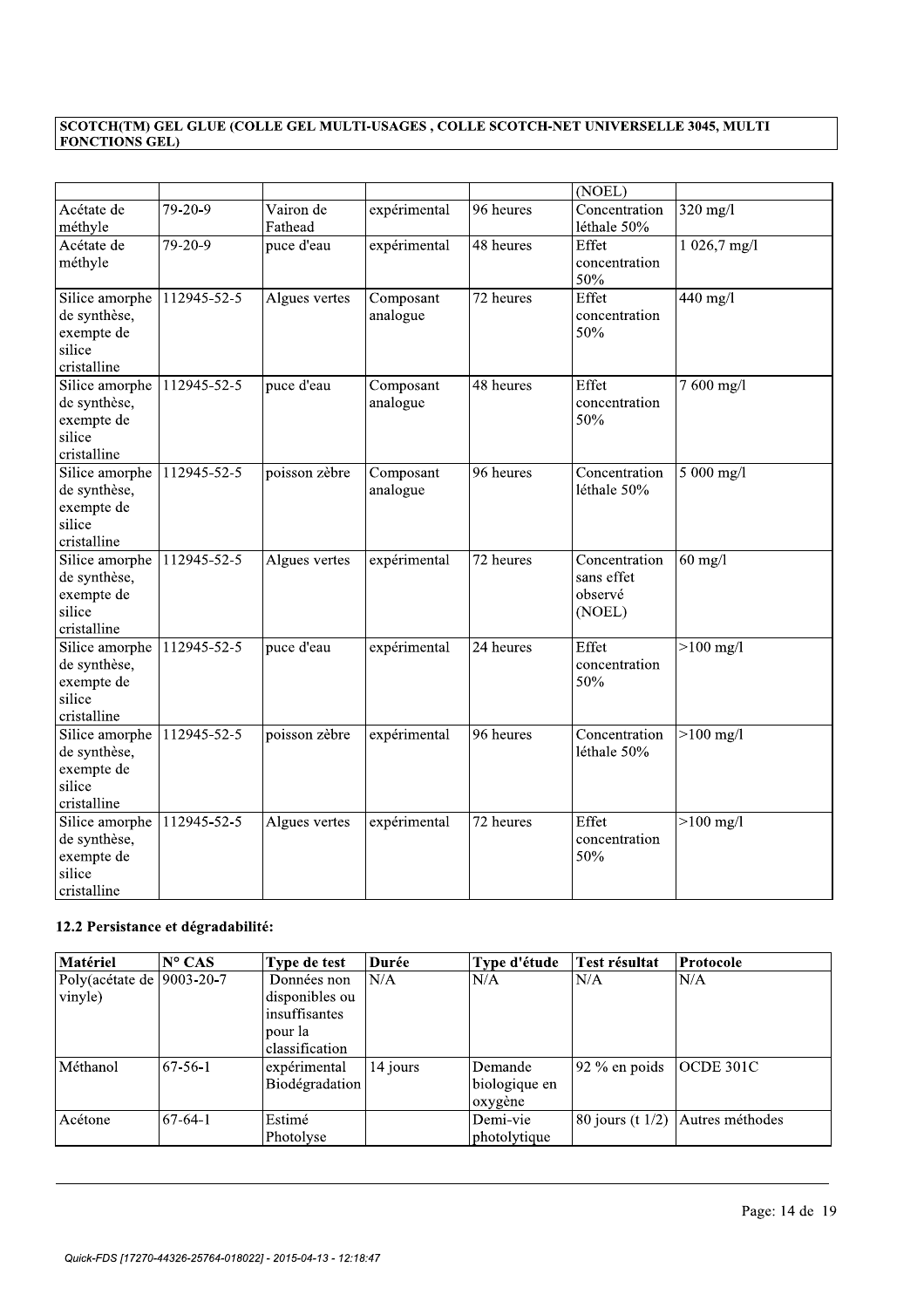|                |             |                |          | (dans l'air)  |                   |                 |
|----------------|-------------|----------------|----------|---------------|-------------------|-----------------|
| Acétone        | $67-64-1$   | expérimental   |          | Demi-vie      | 146.5 jours $(t)$ | Autres méthodes |
|                |             | Photolyse      |          | photolytique  | 1/2)              |                 |
|                |             |                |          | (dans l'air)  |                   |                 |
| Acétone        | $67-64-1$   | expérimental   | 28 jours | Demande       | 96 % en poids     | OCDE 301C       |
|                |             | Biodégradation |          | biologique en |                   |                 |
|                |             |                |          | oxygène       |                   |                 |
| Acétate de     | $79-20-9$   | expérimental   |          | Demi-vie      | 94 jours (t 1/2)  | Autres méthodes |
| méthyle        |             | Photolyse      |          | photolytique  |                   |                 |
|                |             |                |          | (dans l'air)  |                   |                 |
| Acétate de     | $79-20-9$   | Laboratoire    |          | Demi-vie      | 1.8 heurs (t      | Autres méthodes |
| méthyle        |             | Photolyse      |          | photolytique  | 1/2)              |                 |
|                |             |                |          | (dans l'air)  |                   |                 |
| Acétate de     | 79-20-9     | expérimental   |          | Demi-vie      | 44 jours (t 1/2)  | Autres méthodes |
| méthyle        |             | Hydrolyse      |          | hydrolytique  |                   |                 |
| Acétate de     | 79-20-9     | expérimental   | 14 jours | Demande       | 74 % en poids     | OCDE 301D       |
| méthyle        |             | Biodégradation |          | biologique en |                   |                 |
|                |             |                |          | oxygène       |                   |                 |
| Silice amorphe | 112945-52-5 | Données non    | N/A      | N/A           | N/A               | N/A             |
| de synthèse,   |             | disponibles ou |          |               |                   |                 |
| exempte de     |             | insuffisantes  |          |               |                   |                 |
| silice         |             | pour la        |          |               |                   |                 |
| cristalline    |             | classification |          |               |                   |                 |

| Silice amorphe                      | 112945-52-5     | Données non     | N/A     | N/A            | N/A           | N/A             |
|-------------------------------------|-----------------|-----------------|---------|----------------|---------------|-----------------|
| de synthèse,                        |                 | disponibles ou  |         |                |               |                 |
| exempte de                          |                 | insuffisantes   |         |                |               |                 |
| silice                              |                 | pour la         |         |                |               |                 |
| cristalline                         |                 | classification  |         |                |               |                 |
| 12.3. Potentiel de bioaccumulation: |                 |                 |         |                |               |                 |
| Matériel                            | $N^{\circ}$ CAS | Type de test    | Durée   | Type d'étude   | Test résultat | Protocole       |
| Poly(acétate de 9003-20-7           |                 | Données non     | N/A     | N/A            | N/A           | N/A             |
| vinyle)                             |                 | disponibles ou  |         |                |               |                 |
|                                     |                 | insuffisantes   |         |                |               |                 |
|                                     |                 | pour la         |         |                |               |                 |
|                                     |                 | classification  |         |                |               |                 |
| Méthanol                            | $67 - 56 - 1$   | expérimental    |         | Lod du         | $-0.77$       | Autres méthodes |
|                                     |                 | Bioconcentrati  |         | Coefficient de |               |                 |
|                                     |                 | e               |         | partage        |               |                 |
|                                     |                 |                 |         | octanol/eau    |               |                 |
| Méthanol                            | $67-56-1$       | expérimental    | 3 jours | Facteur de     | 1             | Autres méthodes |
|                                     |                 | <b>BCF-Carp</b> |         | bioaccumulatio |               |                 |
|                                     |                 |                 |         | n              |               |                 |
| Acétone                             | $67-64-1$       | expérimental    |         | Facteur de     | 0.65          | Autres méthodes |
|                                     |                 | FBC - Autres    |         | bioaccumulatio |               |                 |
|                                     |                 |                 |         | $\mathbf n$    |               |                 |
| Acétate de                          | 79-20-9         | expérimental    |         | Lod du         | 0.18          | Autres méthodes |
| méthyle                             |                 | Bioconcentrati  |         | Coefficient de |               |                 |
|                                     |                 | e               |         | partage        |               |                 |
|                                     |                 |                 |         | octanol/eau    |               |                 |
| Silice amorphe                      | 112945-52-5     | Données non     | N/A     | N/A            | N/A           | N/A             |
| de synthèse,                        |                 | disponibles ou  |         |                |               |                 |
| exempte de                          |                 | insuffisantes   |         |                |               |                 |
| silice                              |                 | pour la         |         |                |               |                 |
| cristalline                         |                 | classification  |         |                |               |                 |

//////////////////////////////////////////////////////////////////////////////////////////

# 12.4. Mobilité dans le sol:

Contacter le fournisseur pour plus d'informations.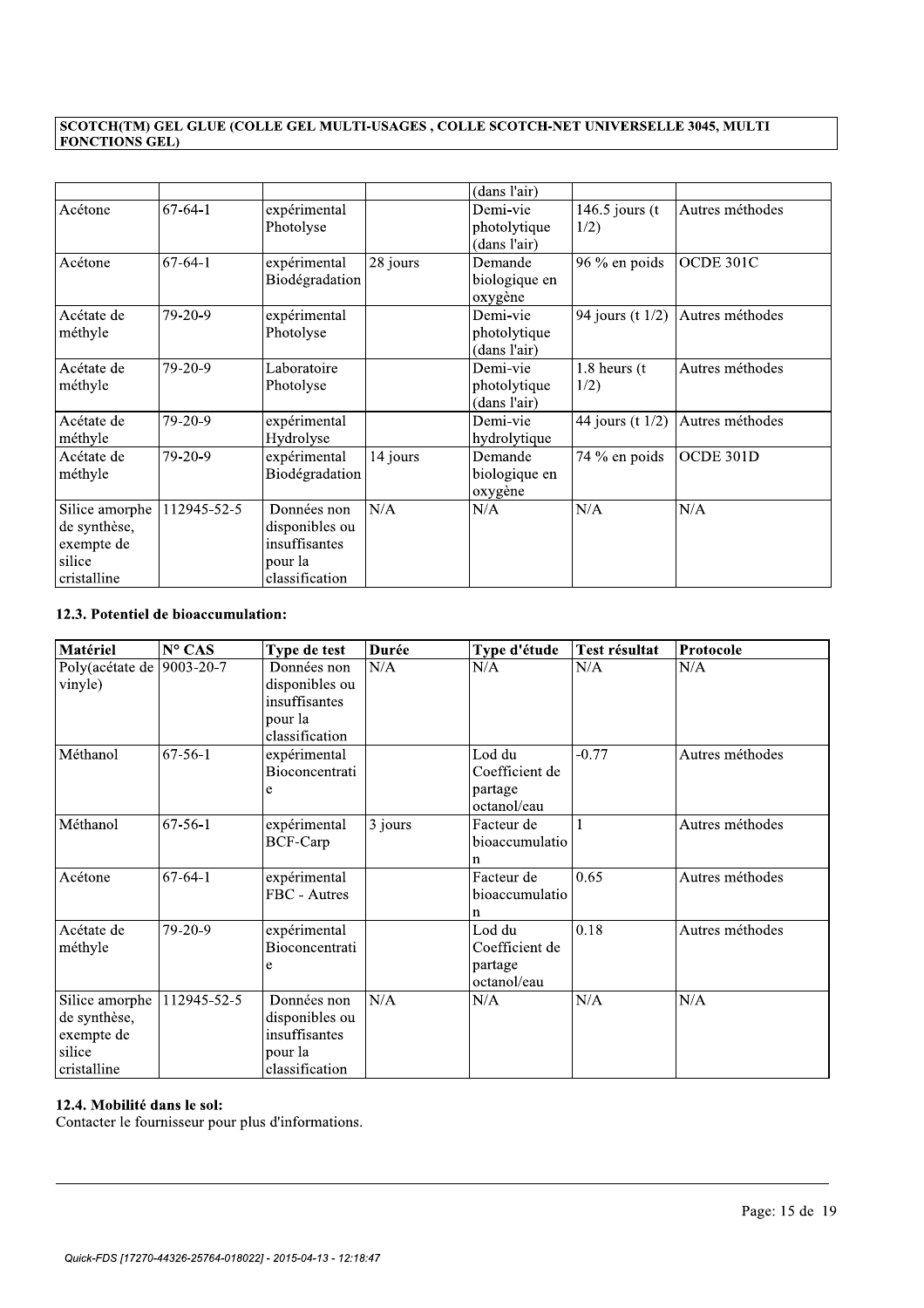# 12.5. Résultats de l'évaluation PBT et vPvB:

Pas de données de tests disponibles à l'heure actuelle, contacter le fournisseur pour plus d'informations.

# 12.6. Autres effets néfastes:

| Matériel | $N^{\circ}$ CAS | Potential<br>d'appauvrissement de la<br>couche d'ozone | Potentiel de réchauffement<br><b>global</b> |
|----------|-----------------|--------------------------------------------------------|---------------------------------------------|
| Acétone  | $67-64-1$       |                                                        |                                             |

# **13. CONSIDERATIONS RELATIVES A L'ELIMINATION**

# 13.1. Méthode de traitement des déchets:

Voir en section 11.1: information sur les effets toxicologiques.

Incinérer dans une installation d'incinération de déchets autorisée. Les conteneurs vides et utilisés pour le transport et la manutention des produits chimiques dangereux (substances chimiques / mélanges / préparations classées comme dangereuses conformément à la réglementation applicable) doivent être considérés, stockés, traités et éliminés comme des déchets dangereux à moins d'indication définie par la réglementation des déchets applicables. Consulter les autorités de régulation respectives afin de déterminer les traitements disponibles et les installations d'élimination.

Le code déchets est basé sur l'application du produit par le client.Puisque cet aspect est hors de contrôle 3M, aucun code déchets pour les produits après utilisation ne sera fourni. Merci de vous référer au Code Déchets Européen (EWC-2000/532/CE et ses amendements) pour attibuer le code déchets correct à votre propre résidu. Assurez vous d'étre en conformité avec les réglementations nationales et/ou locales applicables et utilisez toujours un opérateur de traitement des déchets agrée.

# Code déchets EU (produit tel que vendu)

08 04 09\* Déchets de colles et mastics contenant des solvants organiques ou d'autres substances dangereuses. 20 01 27\* Peintures, encres, colles et résines contenant des substances dangereuses.

# **14. INFORMATIONS RELATIVES AU TRANSPORT**

FJ-9600-0096-8

FJ-9600-0097-6

FS-9100-3501-3, FS-9100-4453-6, FS-9100-5036-8, FS-9100-5037-6, FS-9100-5039-2

ADR/RID: UN1133, Adhesifs, QUANTITE LIMITEE, 3., II, (E), Classification code ADR : F1. CODE IMDG: UN1133, ADHESIVES, 3, II, IMDG-Code segregation code: NONE, LIMITED QUANTITY, EMS: FE,SD. ICAO/IATA: UN1133, ADHESIVES, 3., II, LIMITED QUANTITY.

# FS-9100-3504-7

ADR/RID: UN1133, Adhesifs, QUANTITE LIMITEE, 3., II, (E), Classification code ADR : F1. CODE IMDG: UN1133, ADHESIVES, 3, II, IMDG-Code segregation code: NONE, LIMITED OUANTITY, EMS: FE, SD. ICAO/IATA: UN1133, ADHESIVES, 3., II, LIMITED QUANTITY.

# FS-9100-4356-1

ADR/RID: UN1133, Adhesifs, OUANTITE LIMITEE, 3., II, (E), Classification code ADR : F1.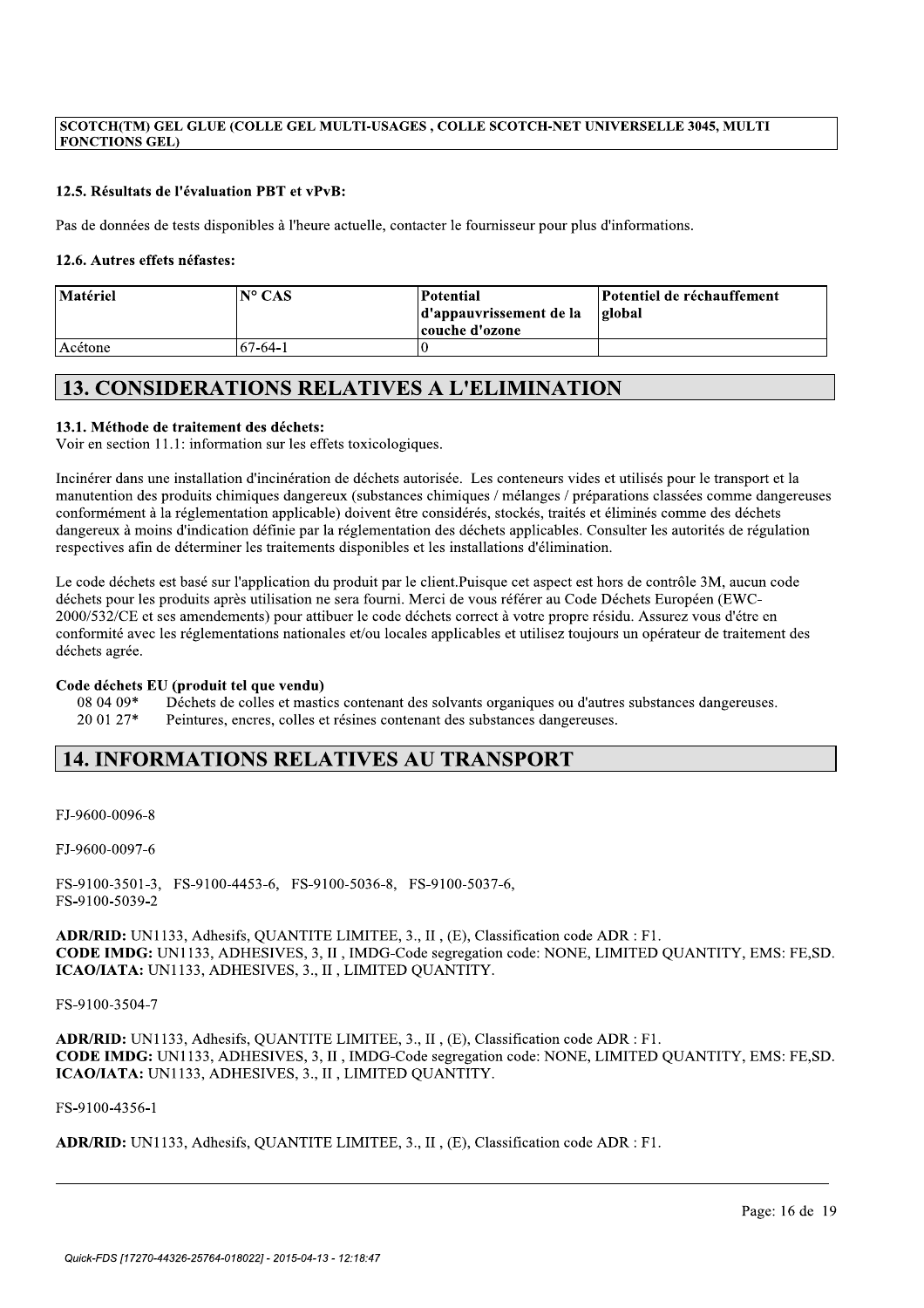SCOTCH(TM) GEL GLUE (COLLE GEL MULTI-USAGES , COLLE SCOTCH-NET UNIVERSELLE 3045, MULTI<br>
FONCTIONS GEL)<br>
CODE IMDG: UN1133, ADHESIVES, 3, II , IMDG-Code segregation code: NONE, LIMITED QUANTITY, EMS:<br>
ICAO/IATA: UN1133, ADH CODE IMDG: UN1133, ADHESIVES, 3, II, IMDG-Code segregation code: NONE, LIMITED QUANTITY, EMS: FE,SD. ICAO/IATA: UN1133, ADHESIVES, 3., II.

FS-9100-5273-7, FS-9100-5378-4, FS-9100-5379-2, FS-9100-5396-6, FT-6000-0565-4

ADR/RID: UN1133, Adhesifs, QUANTITE LIMITEE, 3., II, (E), Classification code ADR : F1. CODE IMDG: UN1133, ADHESIVES, 3, II, IMDG-Code segregation code: NONE, LIMITED QUANTITY, EMS: FE, SD. ICAO/IATA: UN1133, ADHESIVES, 3., II, LIMITED QUANTITY.

FS-9100-5302-4

 $\Delta$ DR/RID: UN1133, Adhesifs, QUANTITE LIMITEE, 3., II, (E), Classification code ADR : F1. CODE IMDG: UN1133, ADHESIVES, 3, II, IMDG-Code segregation code: NONE, LIMITED QUANTITY, EMS: FE, SD. ICAO/IATA: UN1133, ADHESIVES, 3., II, LIMITED QUANTITY. ADR/RID: UN1133, Adhesifs, QUANTITE LIMITER, 3., II , (F), Classification code ADR : F1.<br>
CODE MDGG UNI133, ADHESIVES, 3, II , IMOG-Code segregation code: NONE, LIMITED QUANTITY, EMS: FE,SD.<br>
ICAO/IATA: UN1133, ADHESIVES,

FS-9100-5377-6

ADR/RID: UN1133, Adhesifs, QUANTITE LIMITEE, 3., II, (E), Classification code ADR : F1. CODE IMDG: UN1133, ADHESIVES, 3, II, IMDG-Code segregation code: NONE, LIMITED QUANTITY, EMS: FE,SD. ICAO/IATA: UN1133, ADHESIVES, 3., II.

//////////////////////////////////////////////////////////////////////////////////////////

liquides aliphatiques ou cycliques saturés ou insaturés et leurs mélanges ; hydrocarbures halogénés liquides ; dérivés nitrés des hydrocarbures aliphatiques ; alcools ; glycols, éthers ; diméthylformamide et dimétylacétamine ; acétonitrile et propionitrile ; pyridine ; diméthylsulfone et diméthylsulfoxyde.

# 15.2. Evaluation de la Sécurité Chimique<br>Ne s'applique pas.

|                    | Tableau des maladies professionnelles                                                                                                                                                                                                                                                                                                   |
|--------------------|-----------------------------------------------------------------------------------------------------------------------------------------------------------------------------------------------------------------------------------------------------------------------------------------------------------------------------------------|
| 84                 | Affections engendrées par les solvants organiques liquides à usage profession<br>liquides aliphatiques ou cycliques saturés ou insaturés et leurs mélanges ; hyd<br>liquides; dérivés nitrés des hydrocarbures aliphatiques; alcools; glycols, éthe<br>dimétylacétamine ; acétonitrile et propionitrile ; pyridine ; diméthylsulfone et |
|                    | 15.2. Evaluation de la Sécurité Chimique                                                                                                                                                                                                                                                                                                |
| Ne s'applique pas. |                                                                                                                                                                                                                                                                                                                                         |
|                    | <b>16. AUTRES INFORMATIONS</b>                                                                                                                                                                                                                                                                                                          |
|                    | Liste des codes des mentions de dangers H                                                                                                                                                                                                                                                                                               |
| <b>EUH066</b>      |                                                                                                                                                                                                                                                                                                                                         |
| H <sub>225</sub>   | L'exposition répétée peut provoquer dessèchement ou gerçures de la peau.<br>Liquide et vapeurs très inflammables.                                                                                                                                                                                                                       |
| H <sub>301</sub>   | Toxique en cas d'ingestion.                                                                                                                                                                                                                                                                                                             |
| H311               |                                                                                                                                                                                                                                                                                                                                         |
| H319               | Toxique par contact cutané.<br>Provoque une sévère irritation des yeux                                                                                                                                                                                                                                                                  |